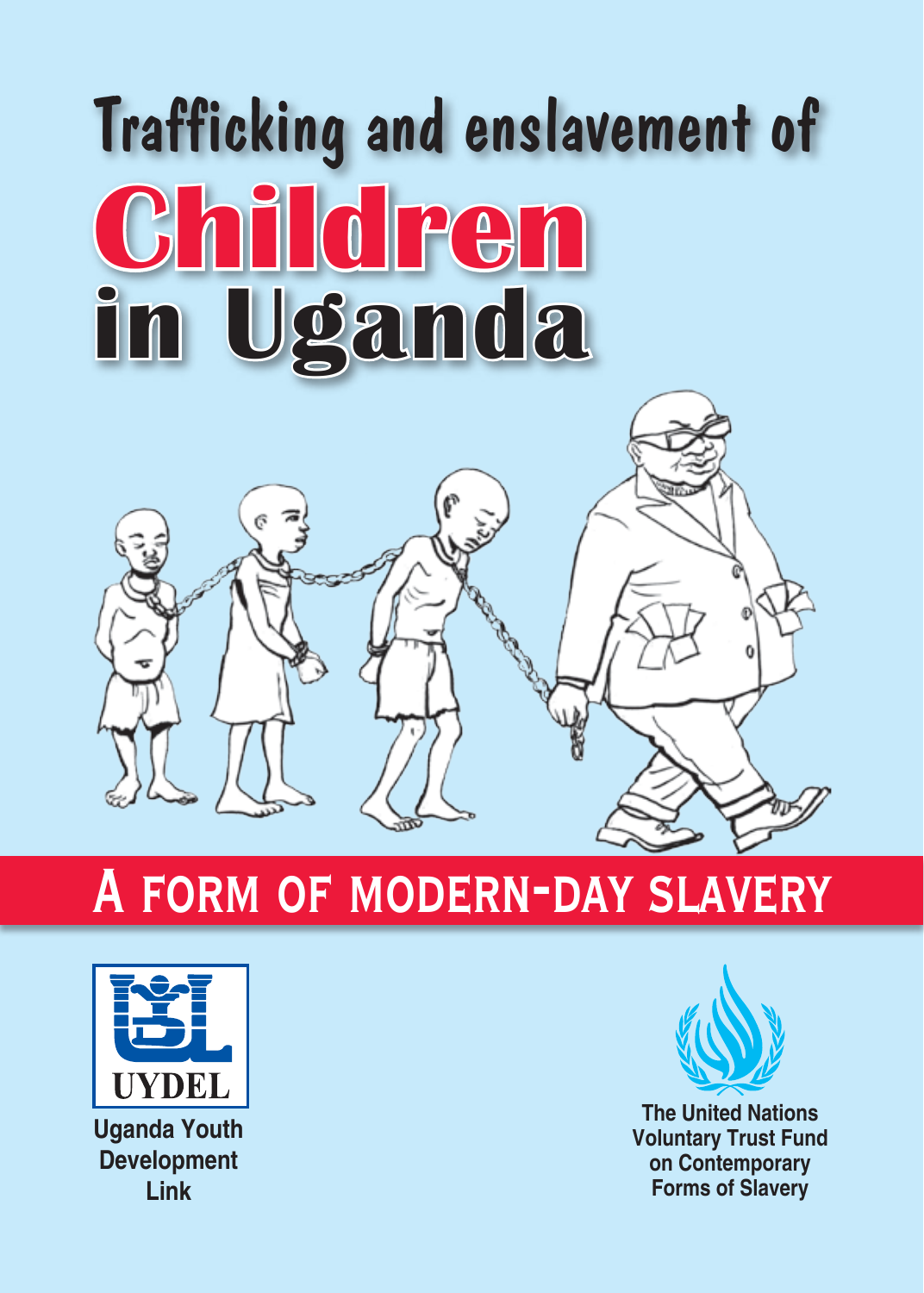## Table of Contents

| Our Vision                                                       |          | <br> | <br>.     | ı  |
|------------------------------------------------------------------|----------|------|-----------|----|
| <b>Our Mission</b>                                               |          |      | <br>      | T  |
| <b>Our Values</b>                                                |          | <br> | <br>      | Ť  |
| Acknowledgements                                                 |          | <br> |           | ii |
| Introduction                                                     |          | <br> | <br>      | 1  |
| Definition of Child Trafficking                                  |          |      | <br>.     | 3  |
| <b>Types of Child Trafficking</b>                                |          | <br> |           | 3  |
| <b>The Traffickers</b>                                           | $\cdots$ | .    | <br>.     | 4  |
| How children are recruited for trafficking purposes              |          |      | .         | 5  |
| How trafficked children are exploited                            |          |      | .         | 9  |
| How children are transported to trafficking destinations         |          |      | $\ddotsc$ | 14 |
| Some of the activities that trafficked children may engage in 15 |          |      |           |    |
| Factors that increase vulnerability of child trafficking         |          |      |           | 16 |
| Nature of enslavement faced by trafficked children               |          |      | .         | 18 |
| Hazards faced by trafficked children due to exploitation         |          |      | $\ddotsc$ | 19 |
| International/National Legislation on Child Trafficking          |          |      | .         | 21 |
| The Immigration Laws                                             |          |      | .         | 23 |
| Strategies to combat Child Trafficking                           |          |      | <br>.     | 24 |
| What to do if you need help                                      |          |      | <br>      | 28 |
| Some of the places where you can get help in Uganda              |          |      | .         | 29 |
| Glossary                                                         |          |      |           | 30 |
| References                                                       |          | <br> | <br>      | 32 |

**© UYDEL May, 2009**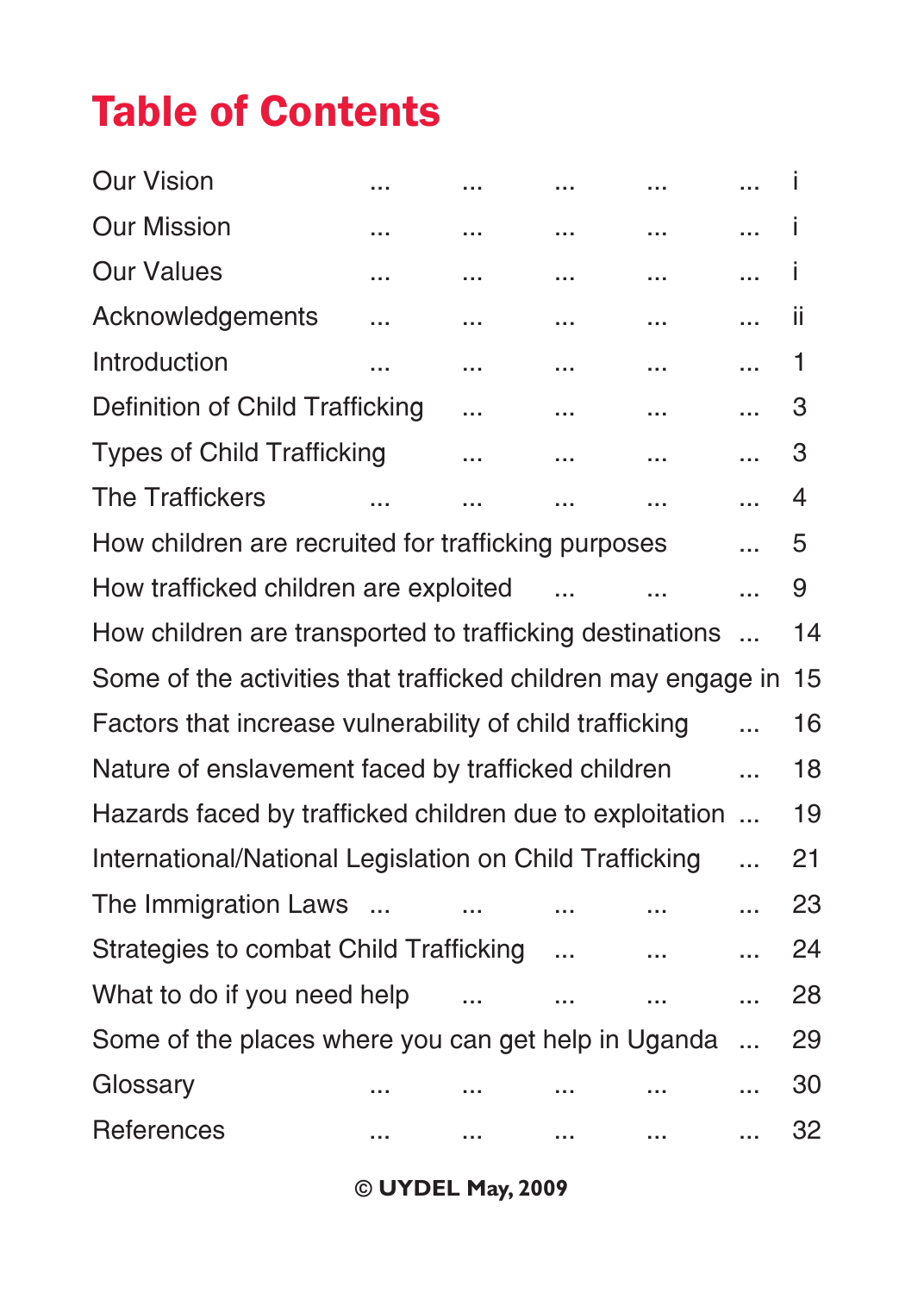This publication is produced by Uganda Youth Development Link (UYDEL) with support from The United Nations Trust Fund on Contemporary Forms of Trafficking and Slavery.

It is aimed at increasing awareness on the growing trend of child trafficking - A Modern-day slavery in Uganda that needs urgent attention.

## **Our Vision**

**"A Uganda where young people are enabled to maximise their potential to achieve an improved quality of life free from exploitation"**

#### **Our mission**

**"To empower disadvantaged young people with skills that will enable them reach their full potential and become use"**

#### **Our values**

- Meaningful participation of young people
- Community participation and empowerment
- Non-discrimination
- Gender equity and equality
- Respect and protection of human rights
- Accountability and transparency
- Friendliness and Reliability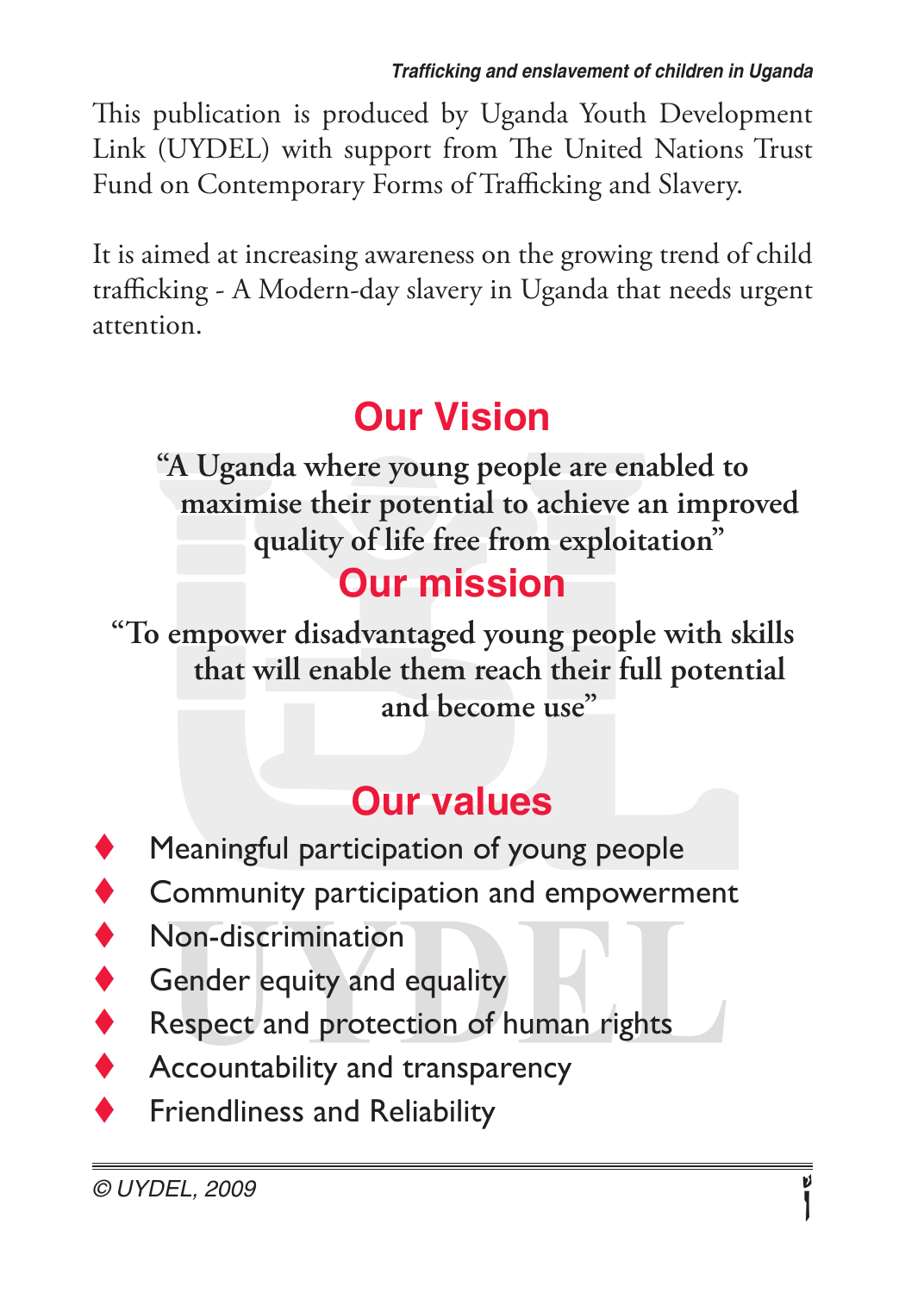## Acknowledgements

**UYDEL** acknowledges with profound gratitude the valuable contributions of each and every person, expert and partner that were involved in the preparation and pretesting of this information booklet.

We are grateful for the technical and financial support from the United Nations Voluntary Trust Fund on contemporary Forms of Slavery towards the development of this document.

Particular thanks go to Mr. Rogers Kasirye for technical guidance, Ms. Regina Kacwamu for putting together the information, Ms. Anna Nabulya and Mr. Rogers Mutaawe for proof reading; Mr. Miiro Emmanuel Musoke for typesetting and Ms. Eunice Nsaire for the insight into the lives of survivors of trafficking.

Finally we thank **ILO-IPEC Uganda Office** for the initial support to conduct the study on trafficking of children in Uganda and the **OAK Foundation** for providing the cofunding that has positively changed the lives of some of the survivors of trafficking.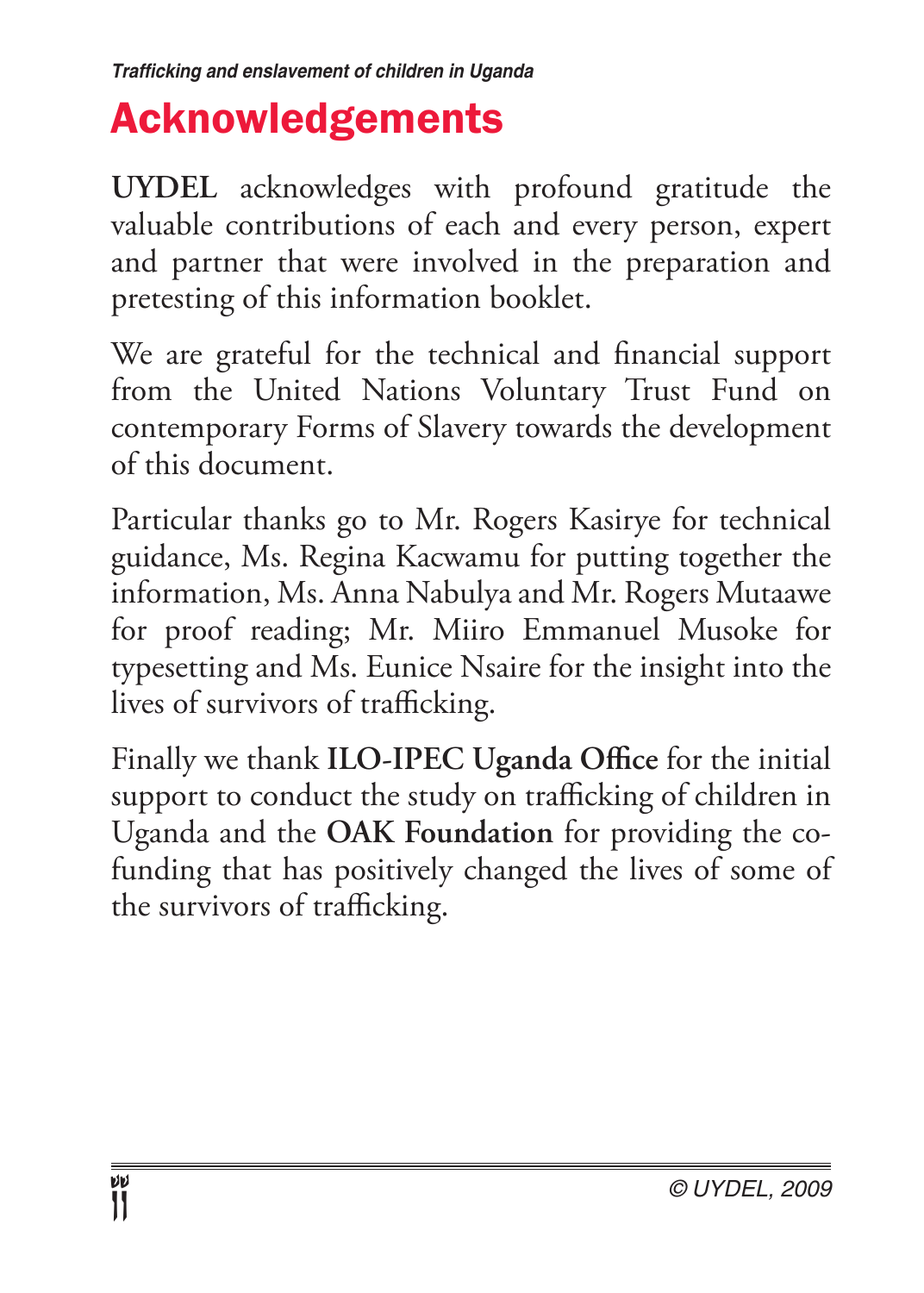# Introduction

Trafficking of children is a heinous and hidden crime that exists in Uganda and is becoming a serious human problem attracting international attention. Trafficking of children violates the inherent right of a child to grow up in a protective environment and the right to be free from all forms of abuse and exploitation. Trafficking violates the rights to survival, growth and development and robes children of their childhood, life, education, health liberty and protection from all forms of abuse and slavery.

The US report 2005, on human trafficking estimates that of the 600,000 to 800,000 men, women, and children trafficked across international borders each year, approximately 80 percent are women and girls and up to 50 percent are children. Trafficking in persons is one of the most lucrative and fastest growing transnational crime that generates about USD \$10 billion per year worldwide.

In Uganda, there are no clear statistics on the total number of boys and girls trafficked within and outside boarders. However, some studies show that some survivors of child trafficking; 2.7 million are victims of child labour, 12,000 trapped in commercial sex, 10,000 street children, between 25,000 and 30,000 abducted for armed conflict and over 20,000 living in the slums of Kampala City.

Children in Uganda are commonly trafficked from rural areas to urban cities/towns to work as housemaids, bar/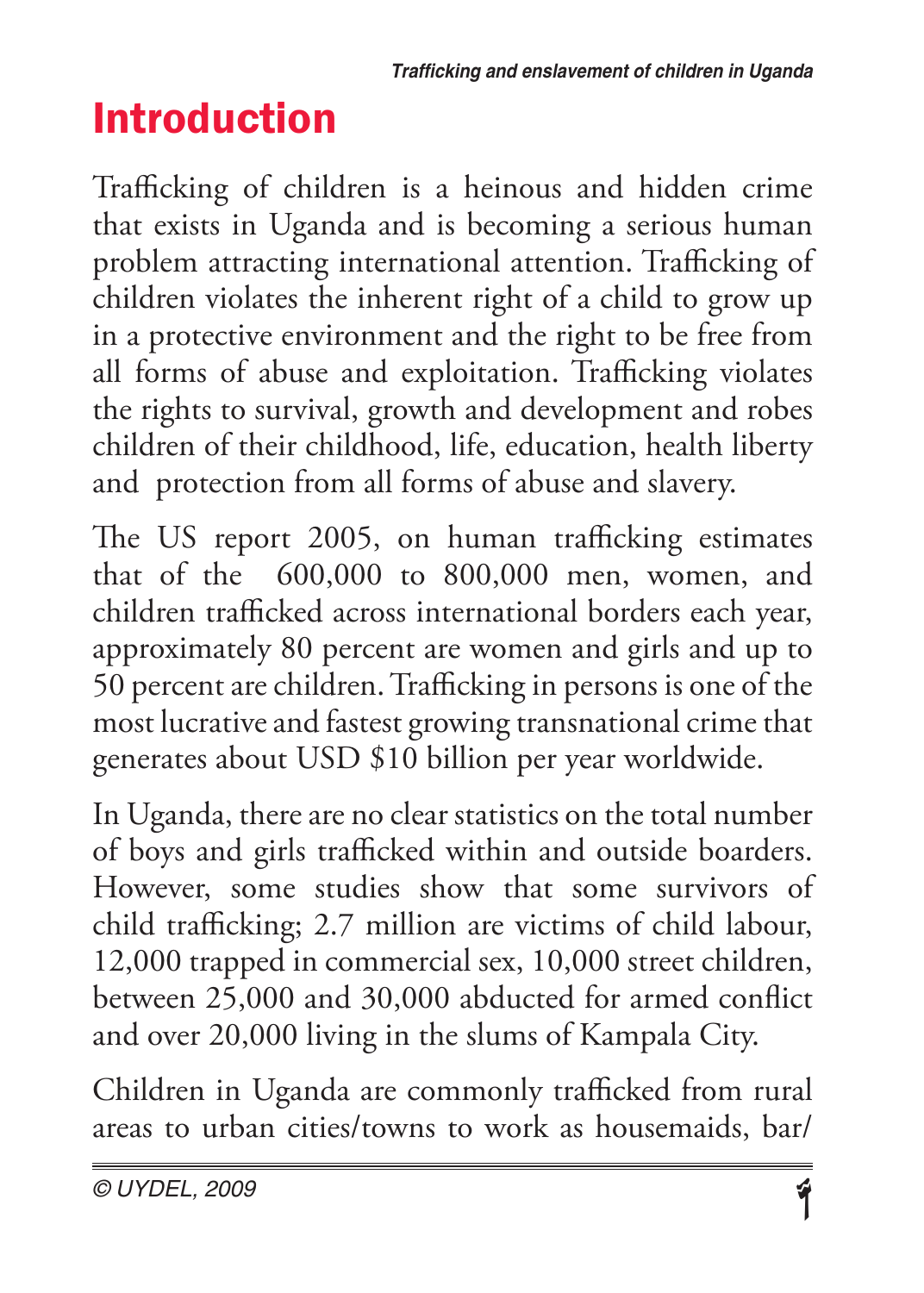lodge/restaurant attendants, karaoke dancers, prostitutes, plantation workers and engage in other odd and illicit activities with little or no pay and working under inhuman conditions. Due to the exploitation involved, many children have ended up on streets, have contracted HIV, become teenage mothers, died (sacrificed), become destitute and completely dropped out of school.

Some of the children have been trafficked to the *Middle East, United Arab Emirates (UAE), Asia* and the *United Kingdom (UK)* to serve as sex slaves and domestic labourers among others.

According to recent studies, children, particularly girls are more vulnerable because they are traditionally destined to do domestic work. Other children are poor, orphans due to HIV/AIDS and wars, or school drop-outs. Other factors poverty, peer pressure, ignorance and negligence of parents/guardians and lack of a restrictive legal framework help explain the vulnerability of children to trafficking and its subsequent worst forms of child labour.

Unless steps are taken in terms of prevention prosecution and protection of survivors of trafficking, more vulnerable Ugandan children are at greater risk of falling victims to this modern day slavery.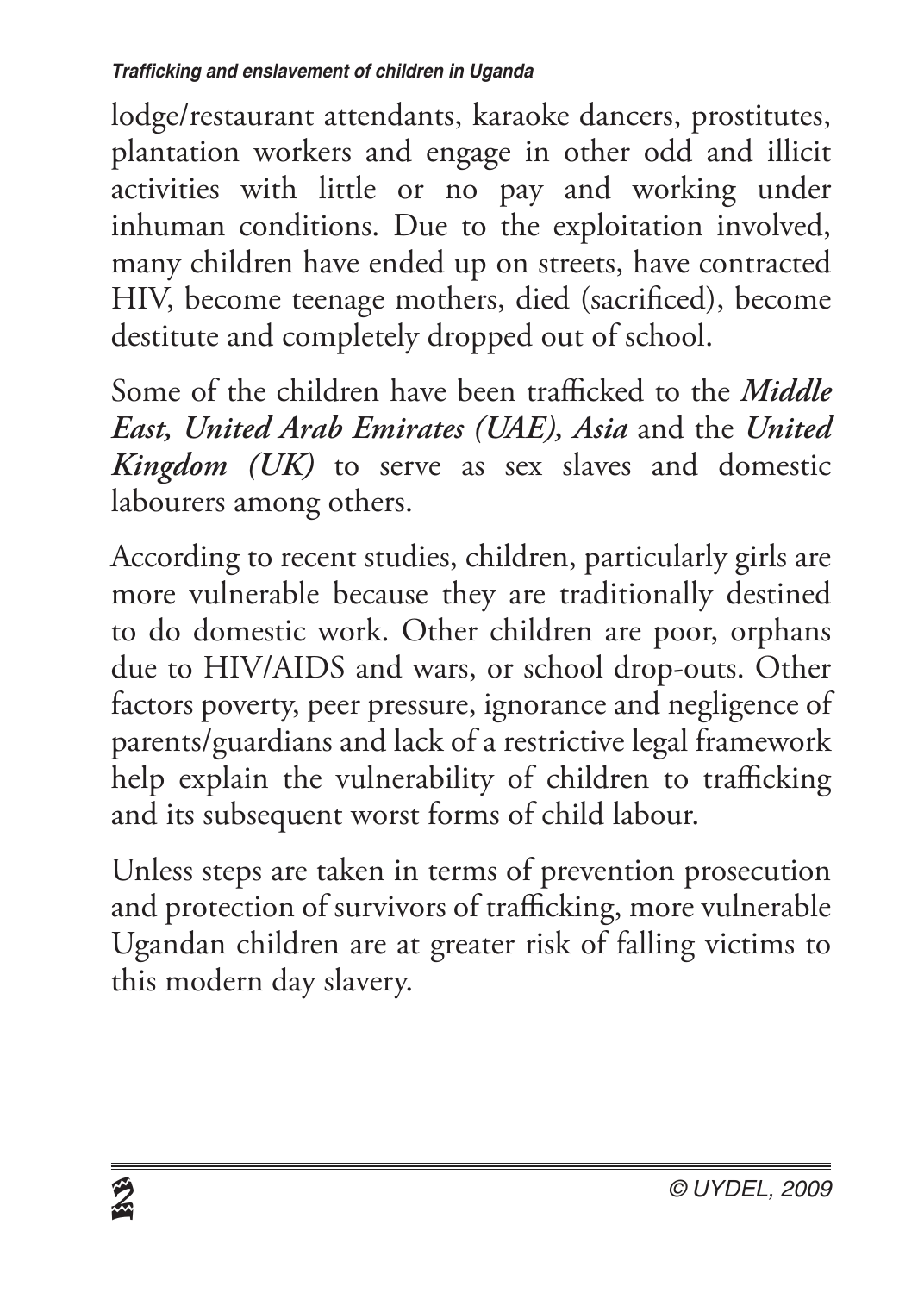# Definition of Child Trafficking

## *A child:*

Is any person under the age of 18 years.

#### *Child trafficking:*

Is the **recruitment, transportation, transfer, harbouring** or **receipt** of a child for the purpose of exploitation where exploitation includes at minimum, *prostitution, other forms of Sexual Exploitation, forced labour, slavery and/ or practices similar to slavery, servitude or the removal of organs.*

# Types of Child Trafficking

#### *Internal trafficking:*

The movement of boys and girls from rural areas to urban areas is of such large proportion that it has taken on a life of its own and is almost considered the norm among the rural populace. Domestic trafficking of children is a bigger problem in Uganda than cross-boarder trafficking.

#### *Cross-border trafficking:*

The Movement of children from their homes/communities over international borders. This form of trafficking is fast growing in Uganda where children are trafficked to the United Arab Emirates, the Middle East, the United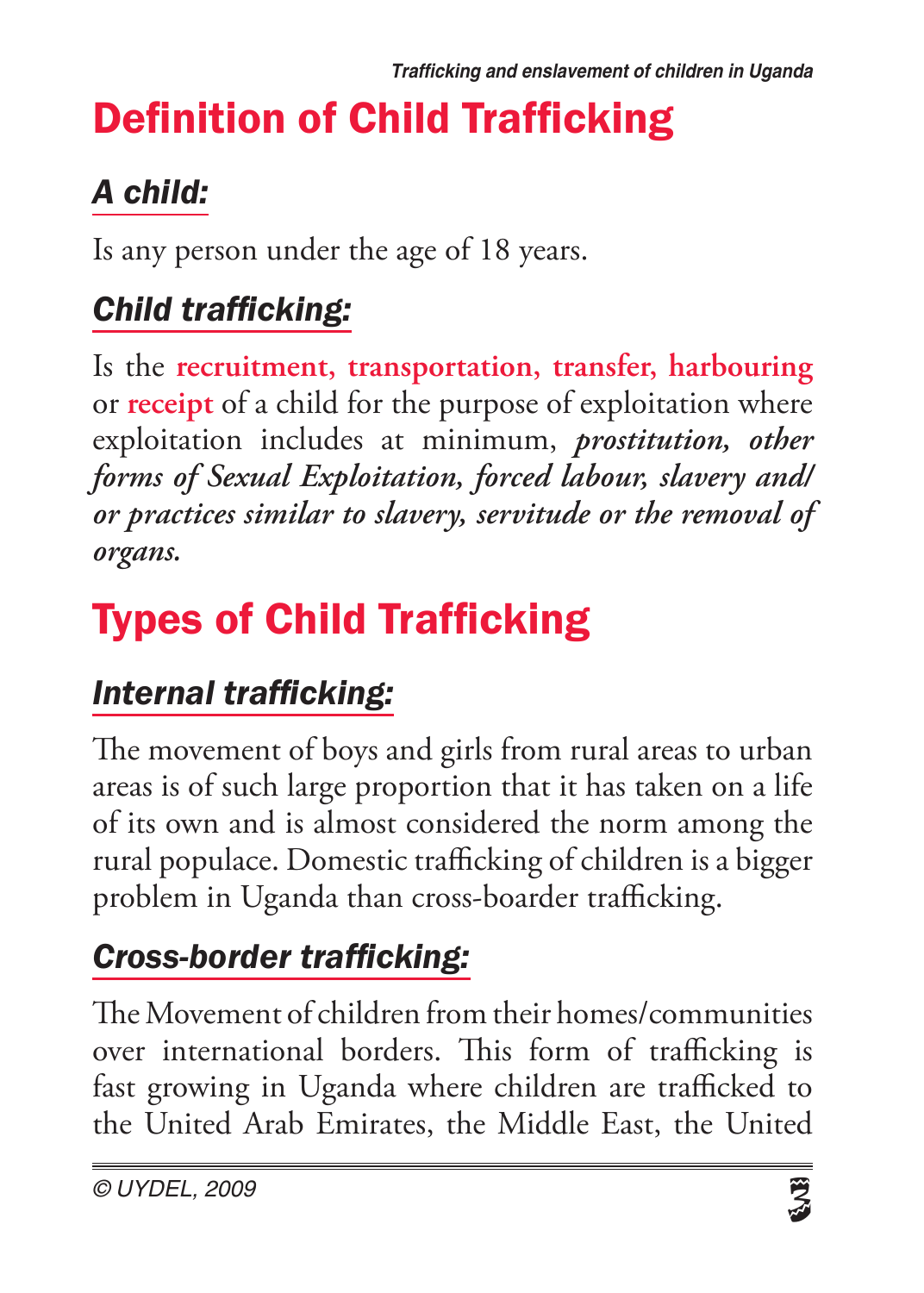Kingdom and Asia for sexual exploitation and domestic service.

# The Traffickers

The traffickers of children in Uganda vary but may include:-

- l Individual women and men from the some village living in urban centres.
- Churches and religious people.
- l Transport agents *(taxis, boda bodas, Lorries of agricultural products etc.).*
- **Pimps, bars, brothels and karaoke owners.**
- **Employment bureaus and recruitment agencies.**
- l Business men *(Farmers, fishermen, miners, builders etc.)*.
- l Humanitarian workers through their activities move children to other places such as orphanages and schools.
- Peers and friends known to children.
- **D** Formerly trafficked children.
- l Traditional healers.
- **Strangers.**
- **Rebel groups** *(for instance the Lords Resistance Army -LRA, a rebel group in Nothern Uganda)*.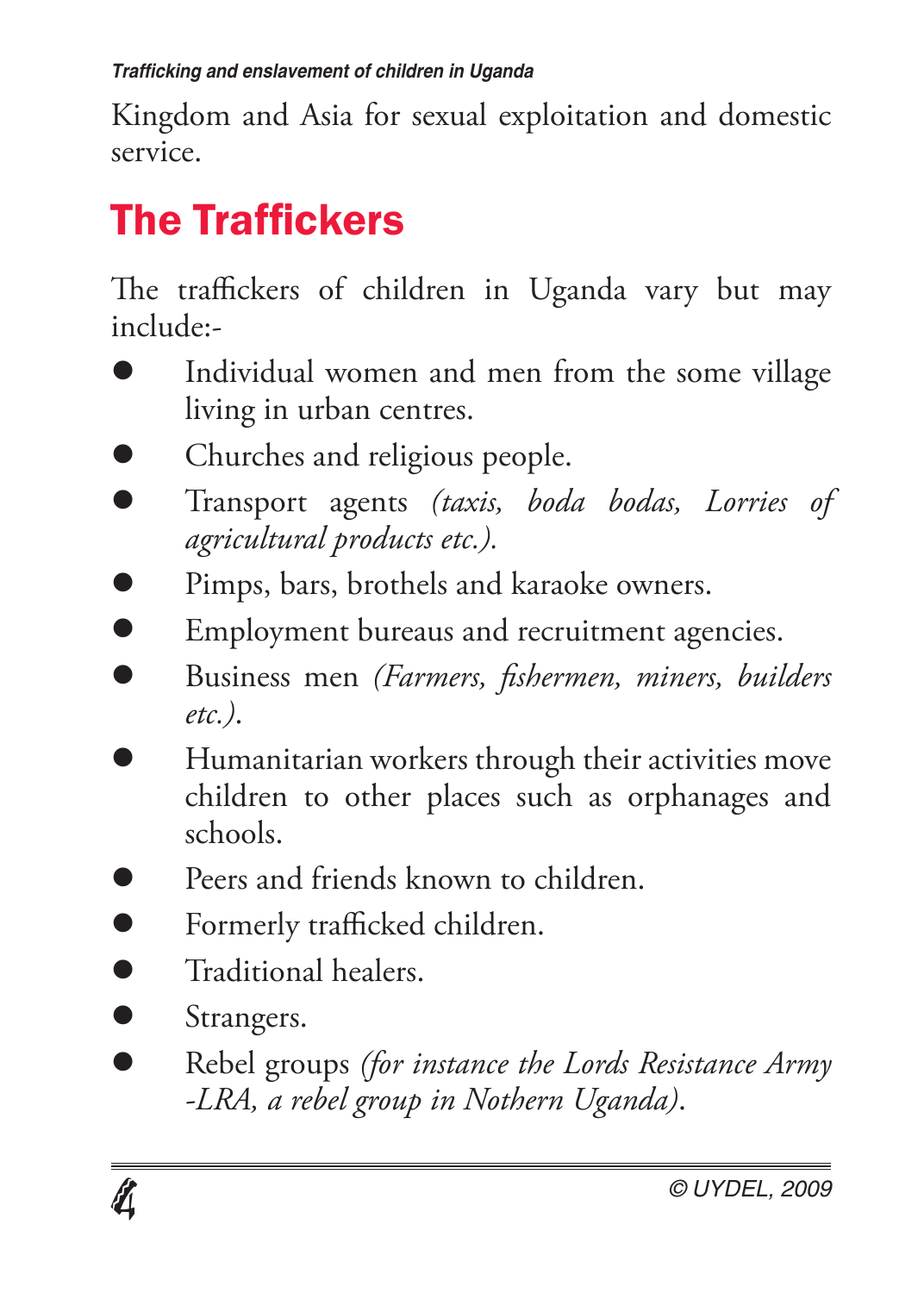Some traffickers operate covertly (undercover and *pretend to be good people/philanthropists) either as individuals and are part of a loose local or cross border network.*

t *Others are organized in small trafficking groups, operate in phases i.e. recruitment, transportation, harbouring, receipt and exploitation, with intermediaries known to the community and while others operate in large criminal groups.*

# How children are recruited for trafficking purposes

#### *Deceived/enticed:*

Children are promised a good life and good things by traffickers. For instance

good clothing, good accommodation, jobs, marriage, education, remitting money to parents and generally a brighter future which never materialises once they reach the destination. This can be done by peers, recruitment agent or other perpetuator in case of adolescents

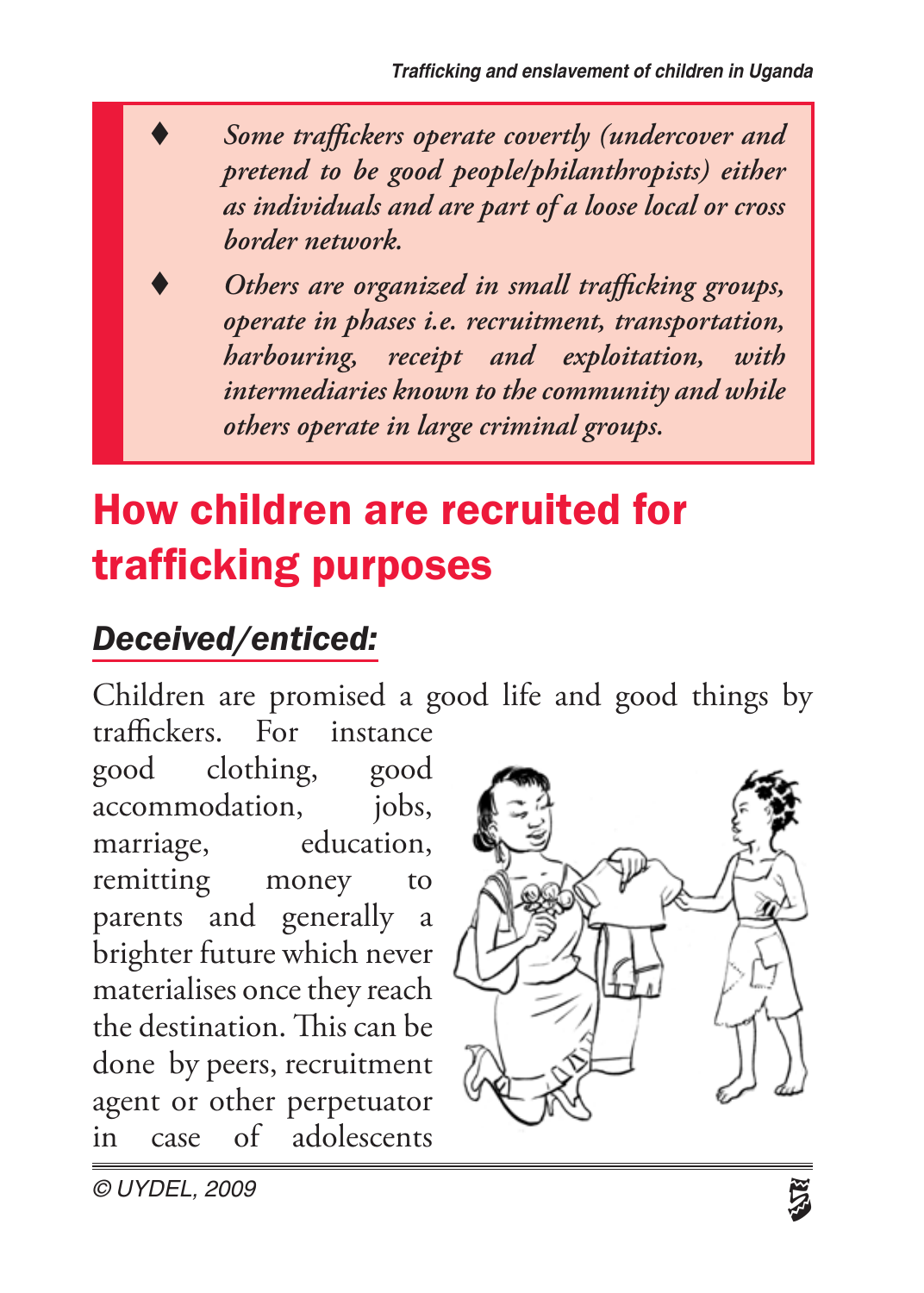who are most likely to make the decision to leave home by themselves with or without parental consent. The situation is worse if relations between child and parent are bad, children would see this as an opportunity to leave home in the hope for a better life.

## *Abducted:*

Large numbers of children in Uganda are abducted by rebel groups particularly in North and Western parts of Uganda to service in the rebel groups. Many research and testimonies have been published about children that were abducted from schools *(e.g. Aboke Girls in Gulu - Nothern Uganda)* some have died, while others are still in captivity. Even in non-war areas, children are abducted and moved from one place to another for purposes of exploitation. This could be done while the child is awake or under intoxication so that he/she does not identify the traffickers or even the route back home.

## Abducted children

*According to UNICEF, over 30,000 children were abducted by the Lords Resistance Army (LRA) in Northern Uganda, 8000 are still un-accounted for. These children were involved in fighting, carrying heavy luggage and serving as sex slaves to commanders.*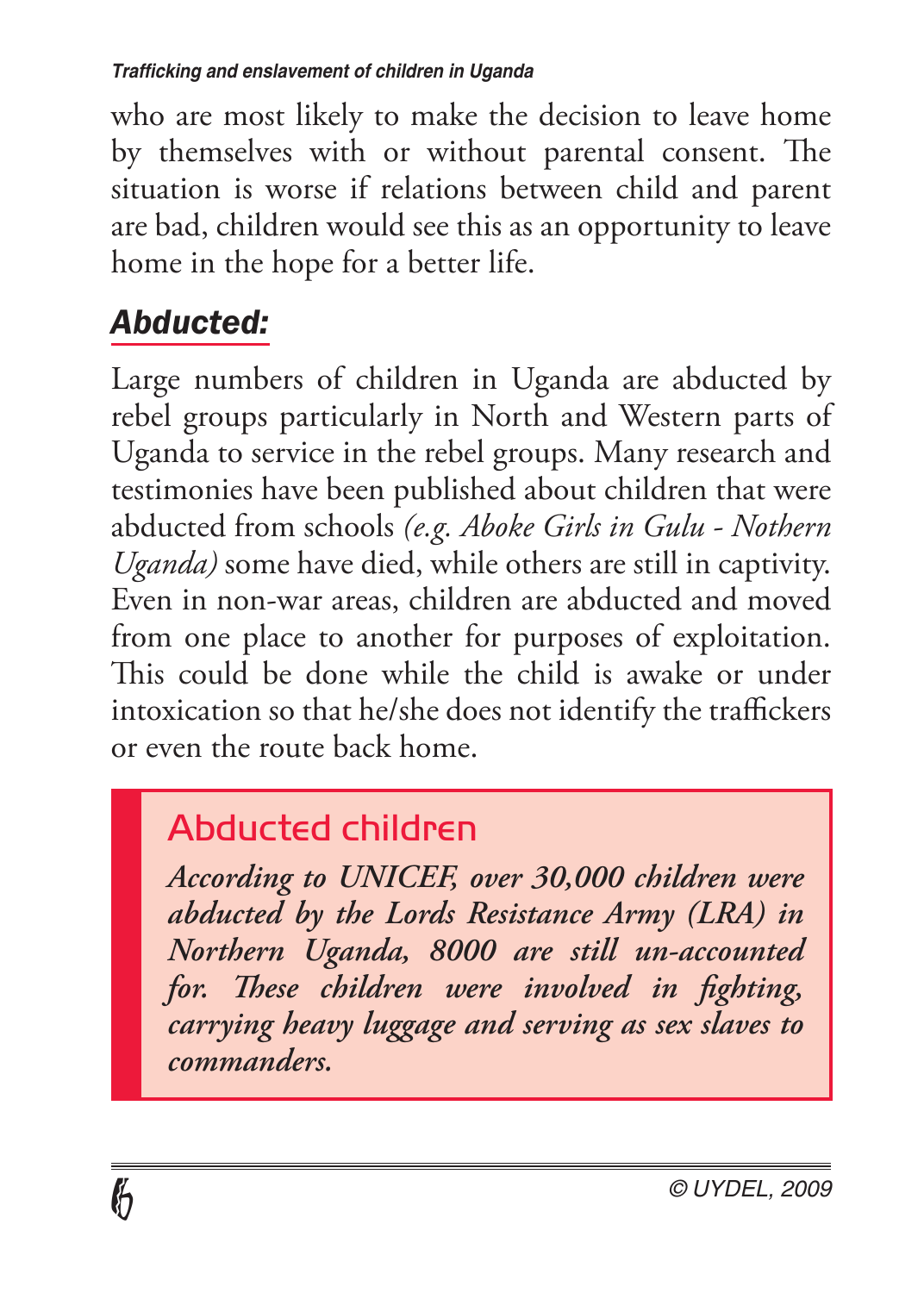## Abducted children

*Some children lost their lives while others were exchanged for guns and other merchandise in Sudan and the Middle East.*

*Children especially in war-torn areas are more vulnerable as the family system is broken down as a result of death of caretakers. They are left powerless and defenceless, end up in dehumanising situation and enslavements because they are easy target for traffickers.*

## *Stolen:*

Many children are stolen from their unsuspecting parents from homes and communities while playing, on the way from school, moving alone or sent alone at night. According to police records, the number of children stolen from parents is increasing some are recovered, while others go completely missing.

#### *Forced to move by own parents:*

some parents due to apathy willingly give away their children or force them to leave their homes with relatives or strangers to go work or start their lives in the cities or other place. Because some children drop-out of school and remain idle at home, which are sometimes big families, some parents feel that if some left the home the family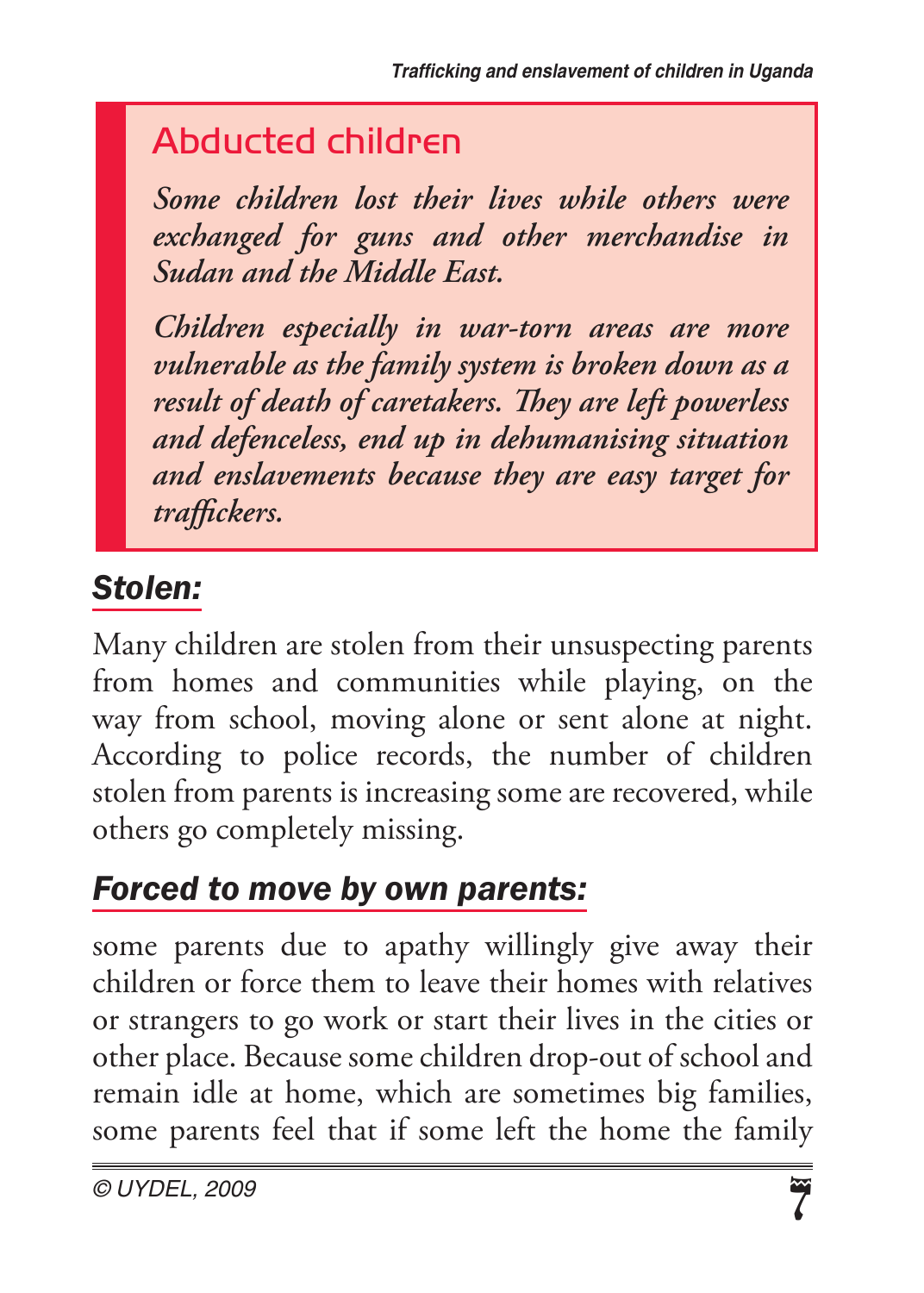would avoid expenses of catering for their needs. In case of girls, parents would be worried of them becoming older and getting pregnant there.

## *Parental consent:*

Majority parents in Uganda consent to their children being trafficked from rural areas to urban areas to work due to poverty and hardships in the family. Trafficking usually starts with an agent *(often known to the family)* visiting and telling a story of the many opportunities waiting the child if they allowed him/her to move with the child. These could include among others education, marriage, good employment, a better life and a better future. Because the agent is usually known to the parents, parents usually trust that their child would be in safe hands in the hope that she/he will be better off than others and if working, the remittances and on spot payment by the trafficker will help the family survive. These in most cases never materialize.

## *Public advertisement:*

In many small towns and trading centers in Uganda, the use of loud speakers and posters for news and announcement is a very common method of public communication. It is these very means that traffickers use to recruit children who would like **"better opportunities"** in towns, cities or abroad.

The ways in which children are recruited and trafficked vary a great deal from one region to another and according to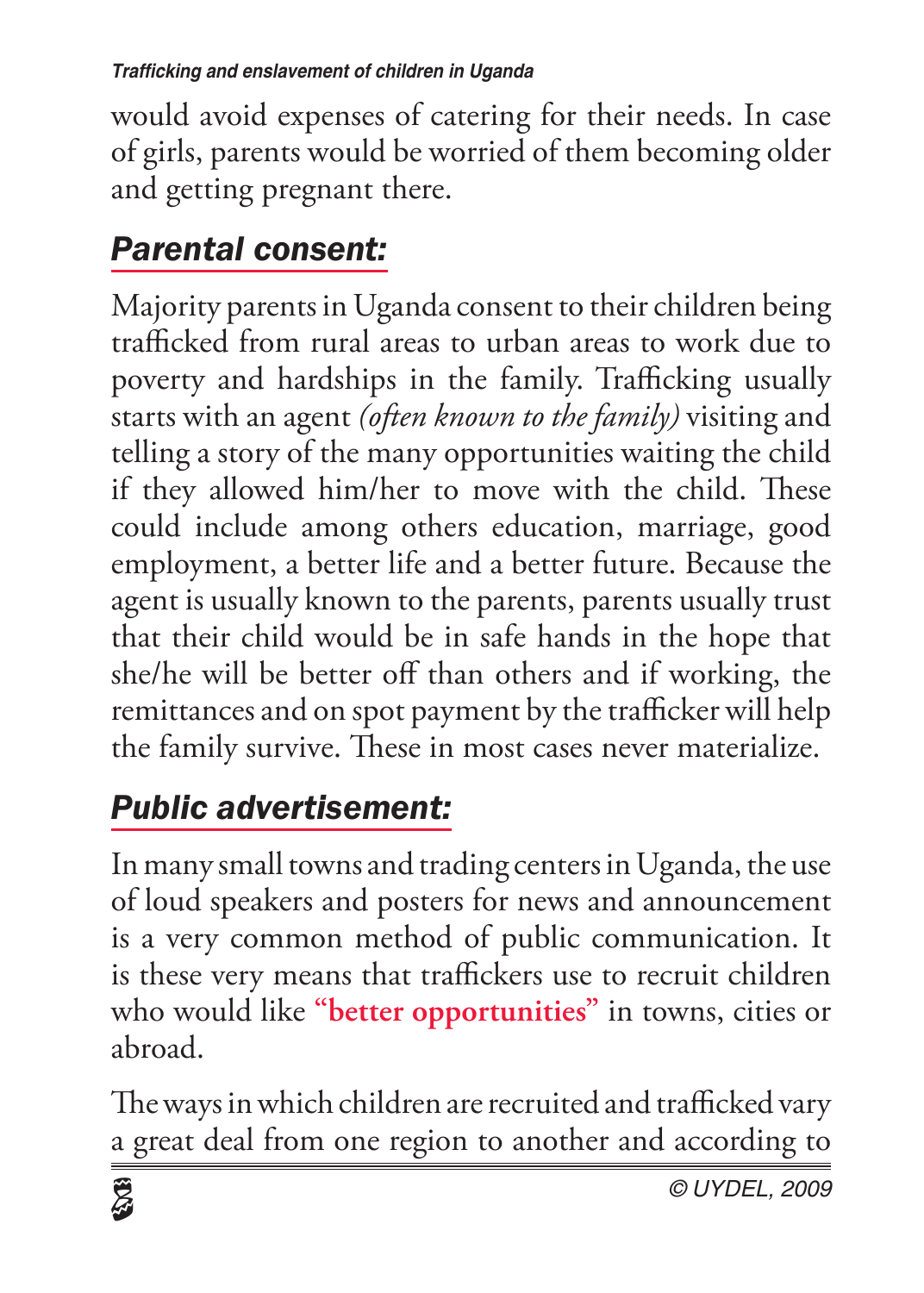the age of the children being trafficked. Younger children are frequently presented to authorities as the children of the adults accompanying them. The older ones may even be coached a story to tell police or other authorities incase questioned. While in the case of abduction in Northern Uganda and the Democratic Republic of Congo, where larger numbers of children are abducted and forcibly recruited into the ranks, sex slavery and forced marriage and laborers of the Lord's Resistance Army. The violence and trauma involved in these two recruitment methods are different and consequently require different interventions.

# How trafficked children are exploited

Although the motive of the trafficker is usually to make money out of the exploitation of the child, trafficked



children are often used for different purposed depending on age, gender, physical appearance and strength and interest of the trafficker and exploiter. For instance the experience of *a Karimojong baby begging on the streets of Kampala*

*© UYDEL, 2009*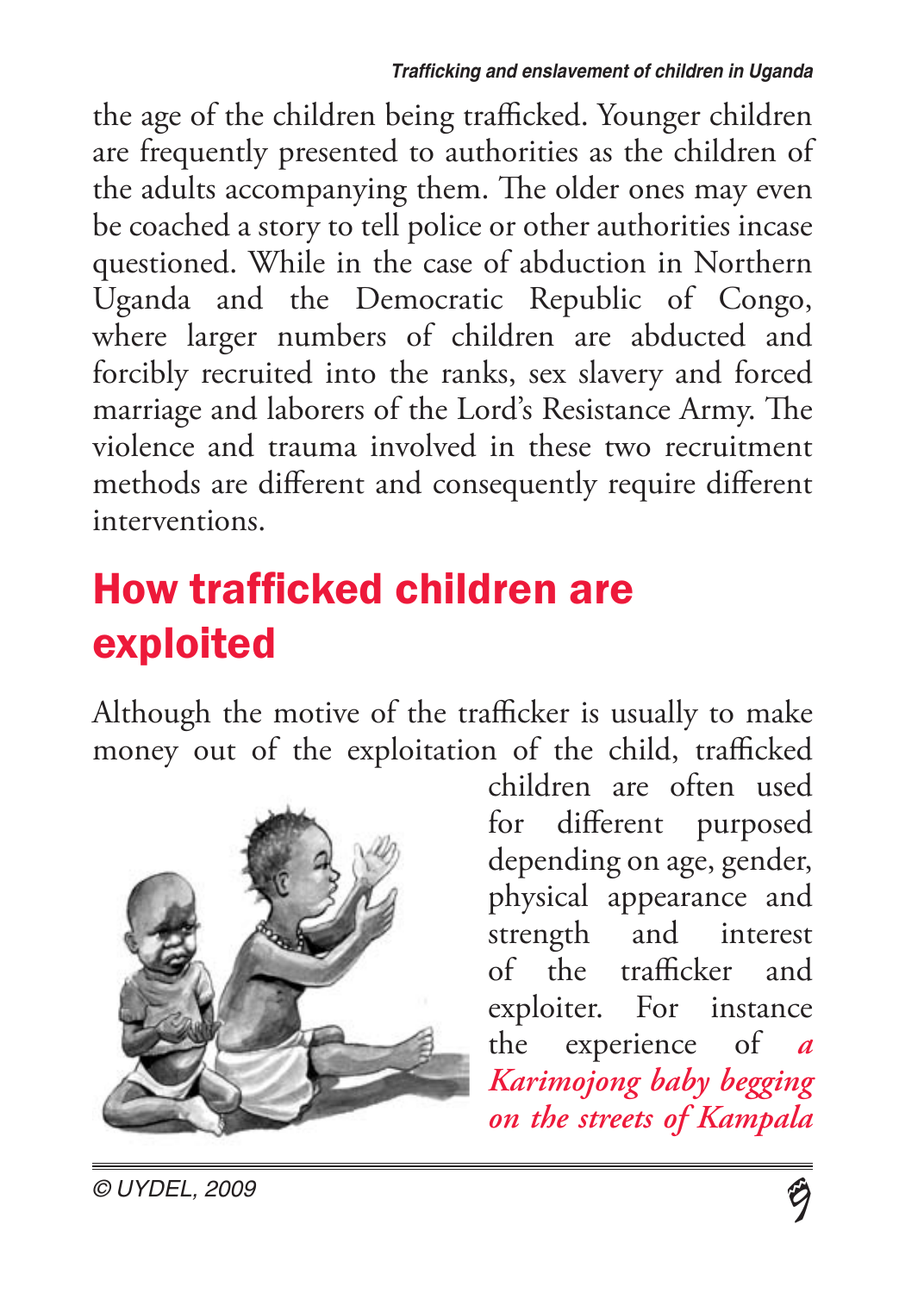is very different from a teenage girl from Masaka who was trafficked for Karaoke Dancing and sexual exploitation. Below are some of the common ways in which trafficked children are exploited in Uganda categorized into sexual exploitation, labour exploitation, adoption and sacrifice.

## *Sexual exploitation*

Otherwise known as **child prostitution,** this form of exploitation absolutely makes child trafficking a gender issue due to the gender based violence involved and the fact that if mostly affects adolescent girls. Girls and sometimes boys find themselves in custody of **pimps and brothel owners** who sell them for profit for sexual activities with older men. In most cases the pimps **("Aunts")** accommodate, feed and buy *"appropriate clothing"* and find *"customers"* for them. They (pimps/brothel owners) receive and control the pay. According to ILO (2004) study on Commercial Sexual Exploitation of Children (CSEC), the pimps working in slum areas of Kampala City and other five upcountry towns were formerly trafficked and exploited in the same way but now turned experts, exploiting other children.

The new wave of **Karaoke dance/strip clubs** is in many ways carrying along trafficked girls who are exploited by *"managers"* usually male to strip dance as a marketing avenue for the audience (some men) to choose which girls they would need to have sex afterwards. Because they are under the custody of the manager, who accommodates,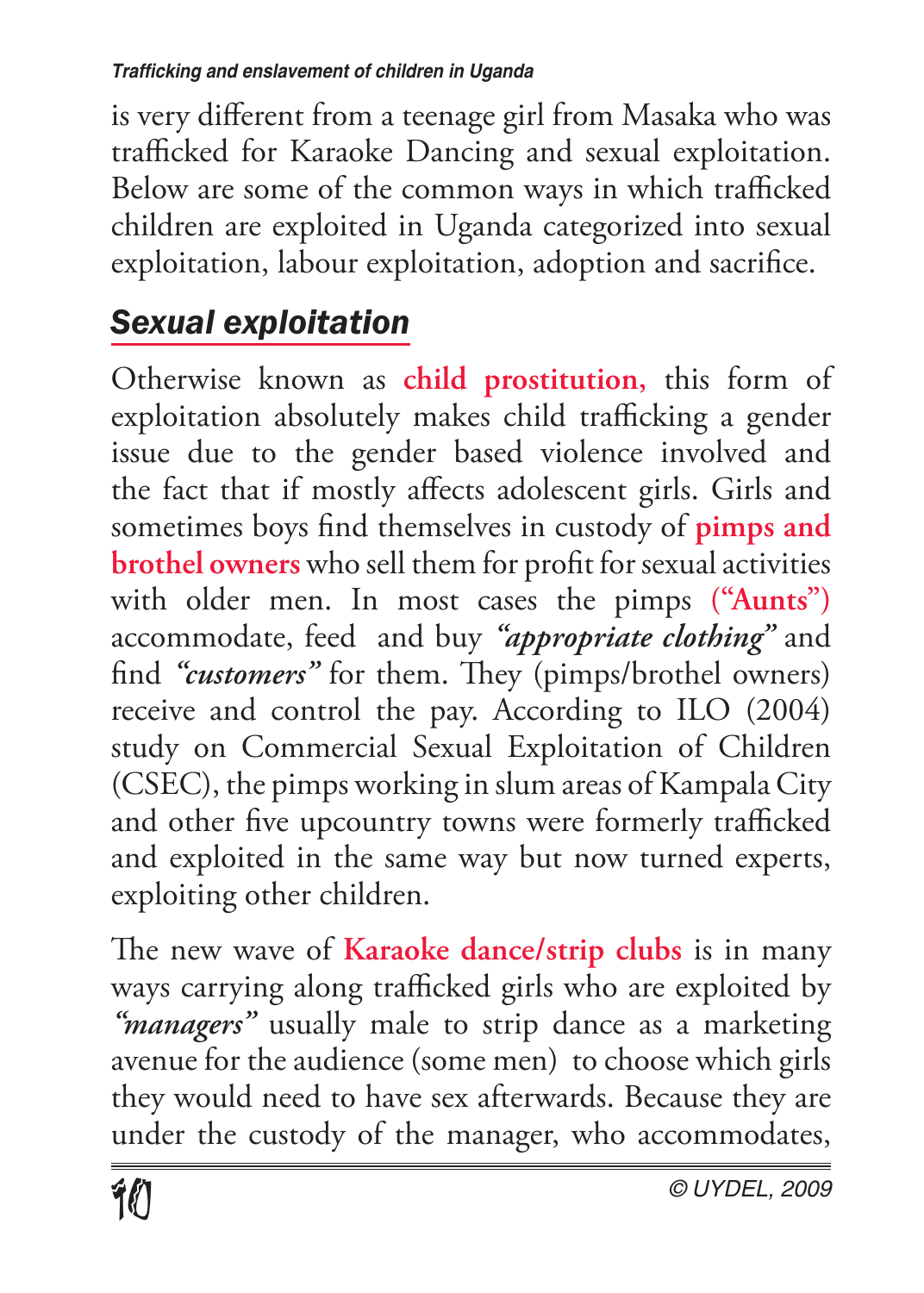#### *Trafficking and enslavement of children in Uganda*

feeds and clothes them they have no choice but accept to sleep with the men chosen by the manager for purposes of public relations for the club. Just line the 'aunt' pimps, the karaoke manager receives and manages money obtained from selling the girls into sexual activities. The demand for pornography has also perpetuated the demand to use children for such purposes. Children in custody of pimps brothel owners and karaoke dance groups are usually exposed to pornography and/or used to produce pornographic materials.

Other trafficked girls are employed in towns as **bars/ hotels/lodges and restaurants attendants** for purposes of attracting male customers who in turn use them for sexual purposes. In fact



many girls employed in this businesses do not receive pay but are supposed to use the workplace to look for market and pay themselves by engaging in sexual activities with customers.

The other form of trafficking for sexual exploitation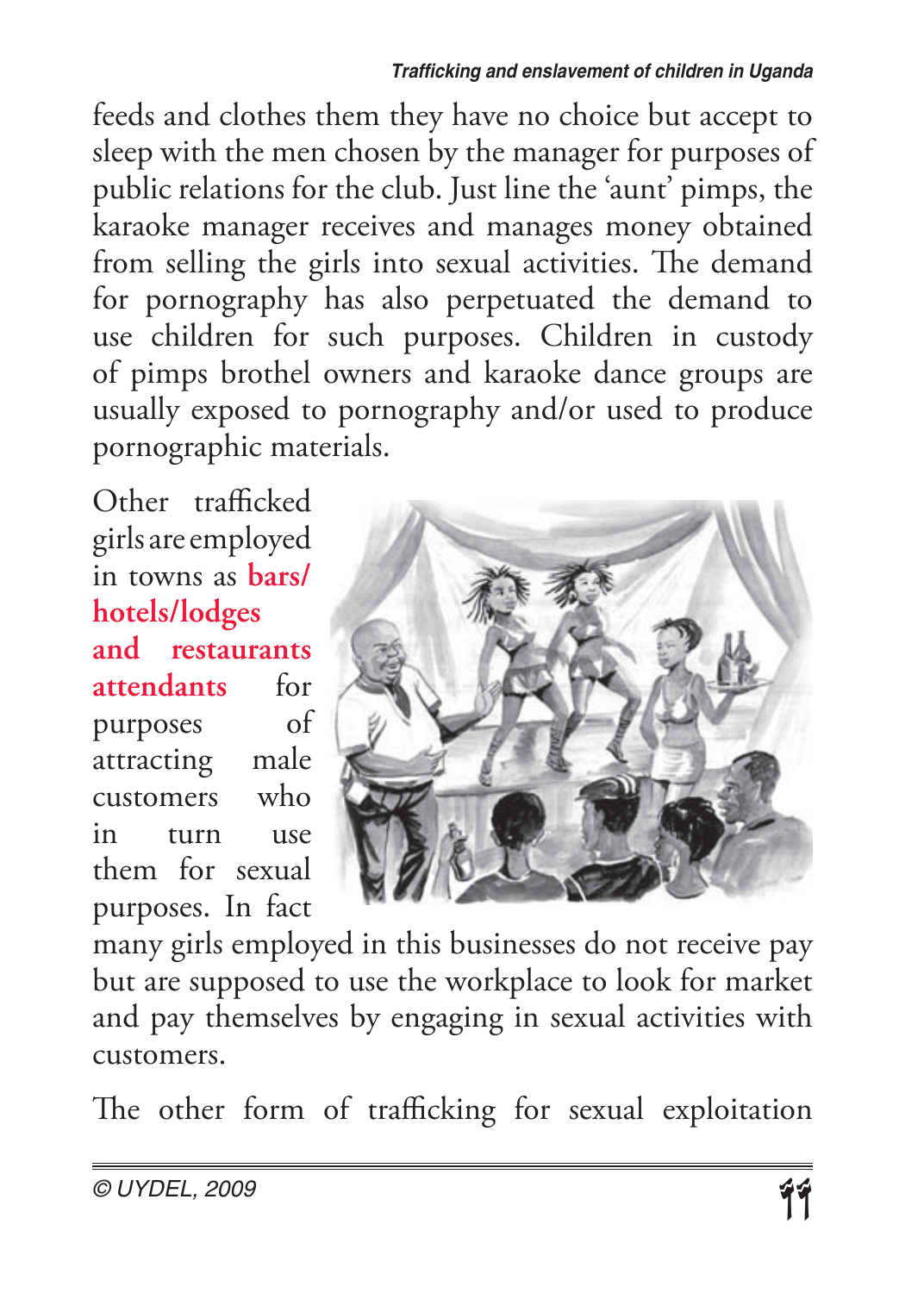**marriage**. it is common for an intermediary to be involved in the negotiation, abduction or enticement of an adolescent child in order to make a profit by delivering her to her prospective husband. Although some parents may consent to this, girls also may be deceived by their peers to move in order to get married.

#### *False adoption:*

In an economically constrained Uganda where more than half of the population especially in rural areas leave on less than one dollar, a **"good Samaritan"** seen as willing to help

a poor family look after some of the children is seen as God sent. Traffickers have exploited this vulnerability to traffic children within and out of the country in the form of false adoption. There are increasing cases of mothers in Uganda selling their children to wealthier



families/persons without knowing the reasons behind. Many are promised a good life for their children but do not really understand that once they sign documents, the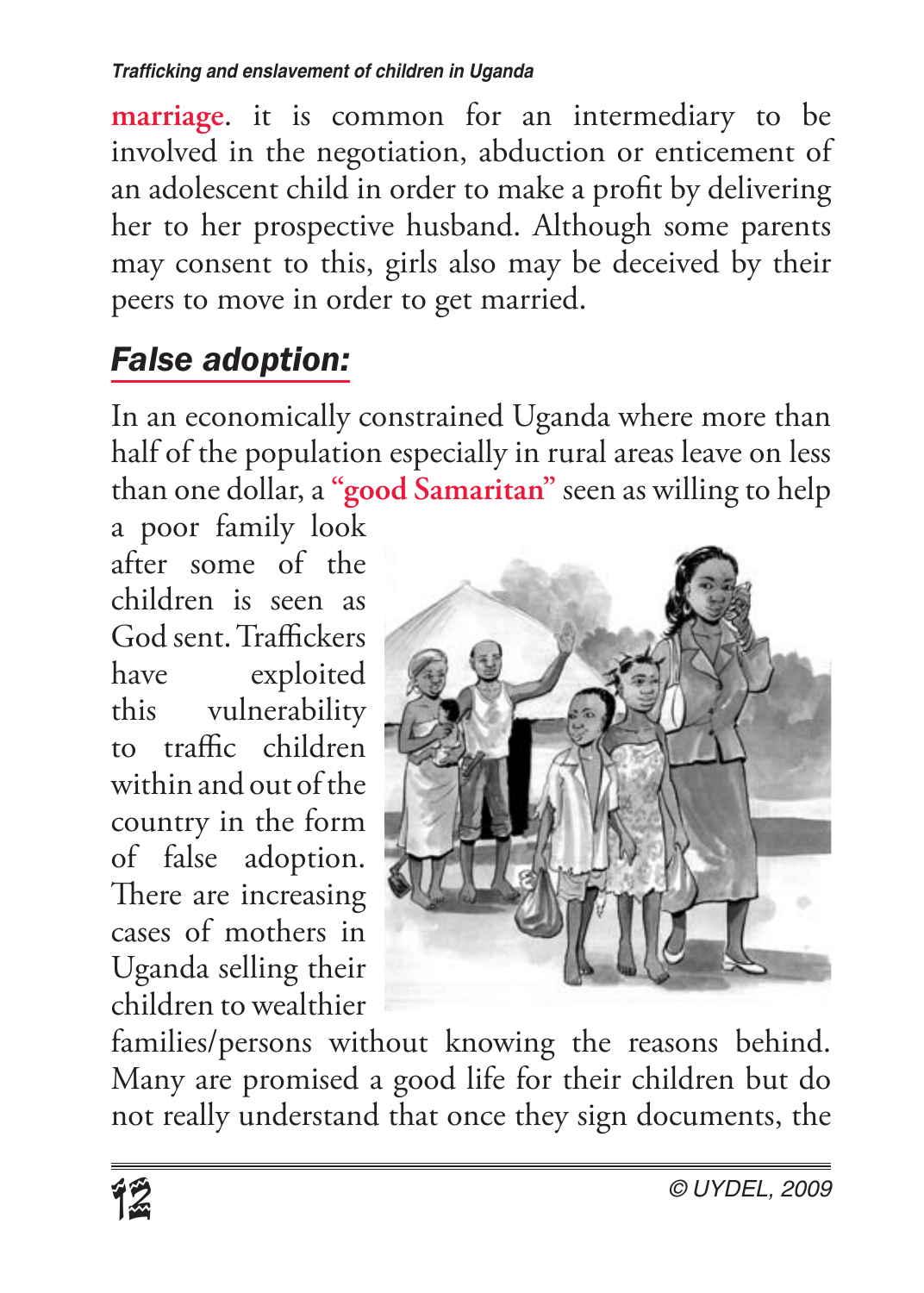child seizes to be theirs. This is compounded by corrupt officials who sign and legalise the adoption procedures and the lack of an effective monitoring system for adopted children within and outside Uganda. Some of the children trafficked outside the country in the name of adoption have been reported dead or their body parts removed.

## *Child Sacrifice:*

Uganda has recently witnessed children trafficked for purposes of ritual sacrifice by wealthy people. The chain of trafficking in this case starts with the witchdoctor prescribing a child sacrifice, then an intermediary who is paid for his/her efforts is hired and paid an amount of money to abduct and deliver a child *(alive, dead or some parts/organs of the childs body)* to the person who needs to perform the sacrifice.

There are also increasing reports that poor people are trafficking children on the advice of witchdoctors for sacrifice in order to get wealth. The vulnerability of children to this vice stems from their innocence as a symbol of life and the future.

Although this trend is higher within Uganda, there are also increasing reports that children are trafficked to other countries for organ removal and sacrifice as well.

## *Labour exploitation*

This is one of the most common forms of exploitation of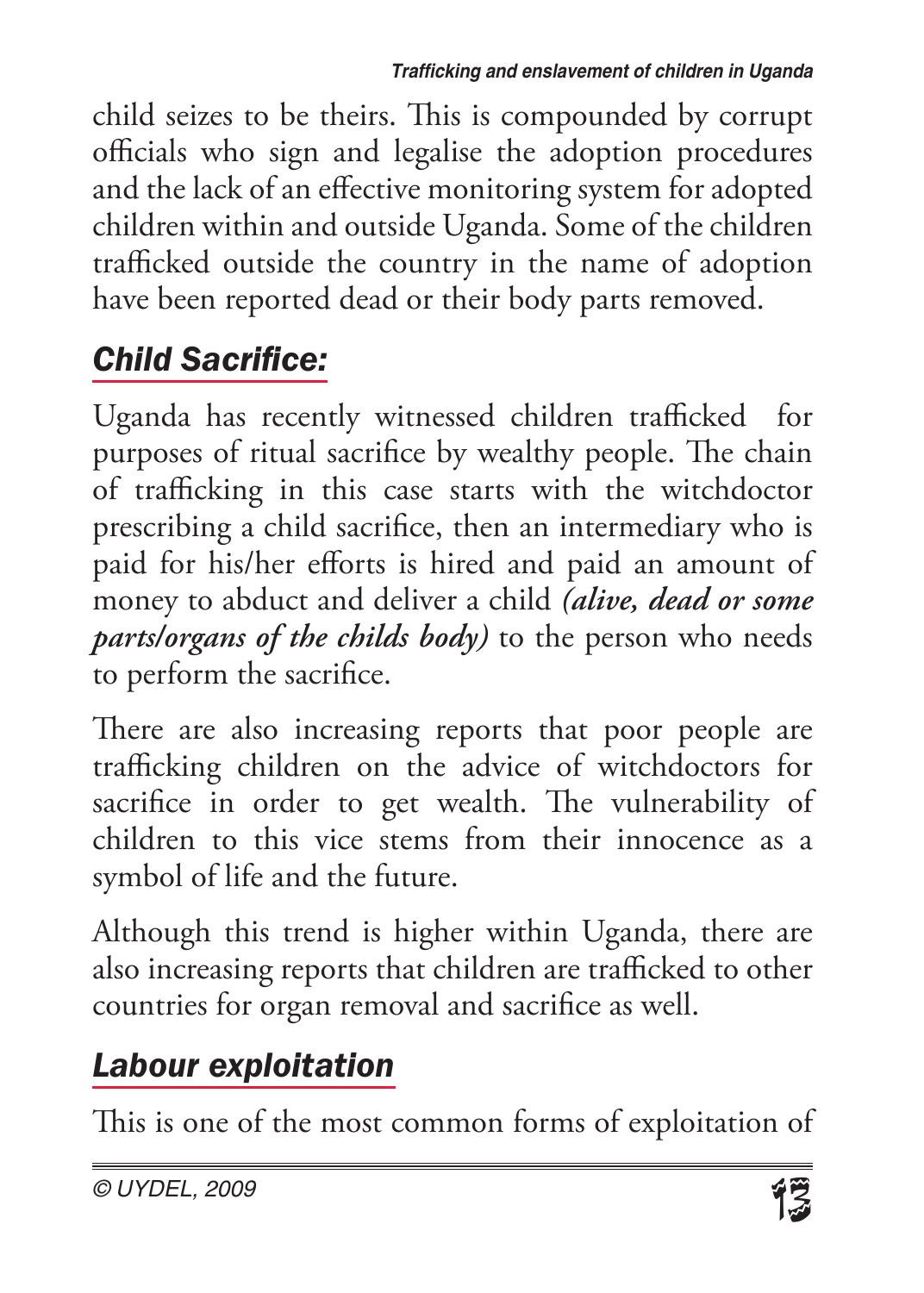child victims of trafficking many of whom are employed in poor working conditions characterised by heavy workload, long working hours and little or no pay. Some of these activities include:-

- l Domestic labour *(House girls/boys)*.
- l Commercial activities *(Fishing, plantation agriculture, mining, stone quarrying, building etc.)*.
- l Informal boarder trade including smuggling.
- l Military Conscription *(child combatants and sex slaves)*.
- l Bonded labour.
- Street begging.

# How children are transported to trafficking destinations

- l By public means of transport *(taxis, buses, bicycles, boats, waterway transport, transit goods trucks carrying merchandise and agricultural products, Boda-boda etc.)*.
- Planes
- $W_2$ lk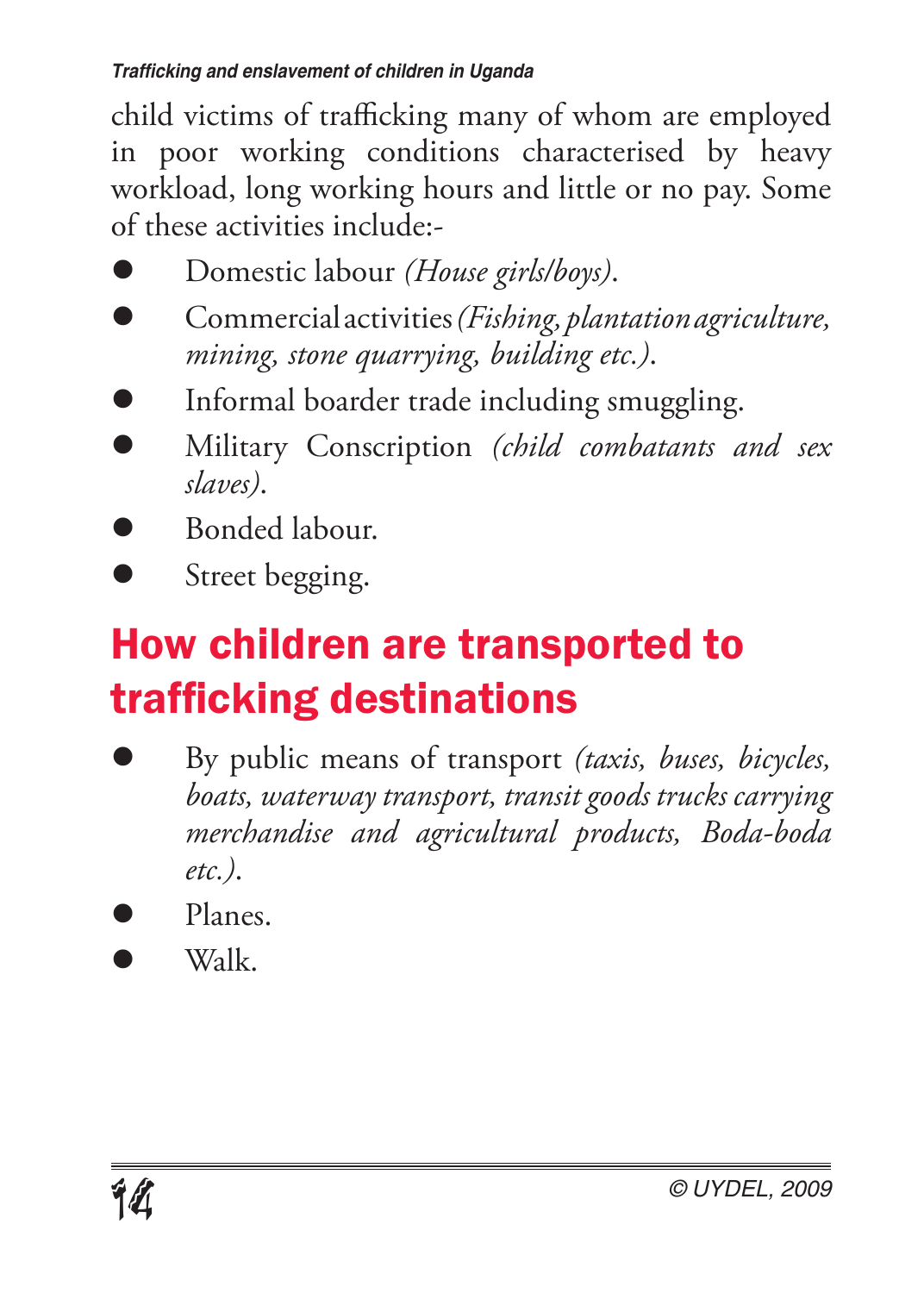## ILO/IPEC:

*A 2007 Uganda study on trafficking indicate that 79% of children trafficked internally were transported by only one agent. The remaining 21 percent involved more than one person. In most cases move straight to their final destinations, but can be harboured in transit points usually in homes of agents before they are taken to their final destination. Other children stay with their friends and commanders before leaving for their final destinations.*

# Some of the activities that trafficked children may engage in

- l Domestic work *(house girls or houseboys)*.
- Shamba boys.
- l Fishing *(making nets, laying nets and drying and smoking fish*).
- Smuggling at boarder points.
- **Commercial sex** *(child prostitution)*.
- Street begging.
- Scrap collection.
- l Food vending *(selling eggs, ice cream etc.)*.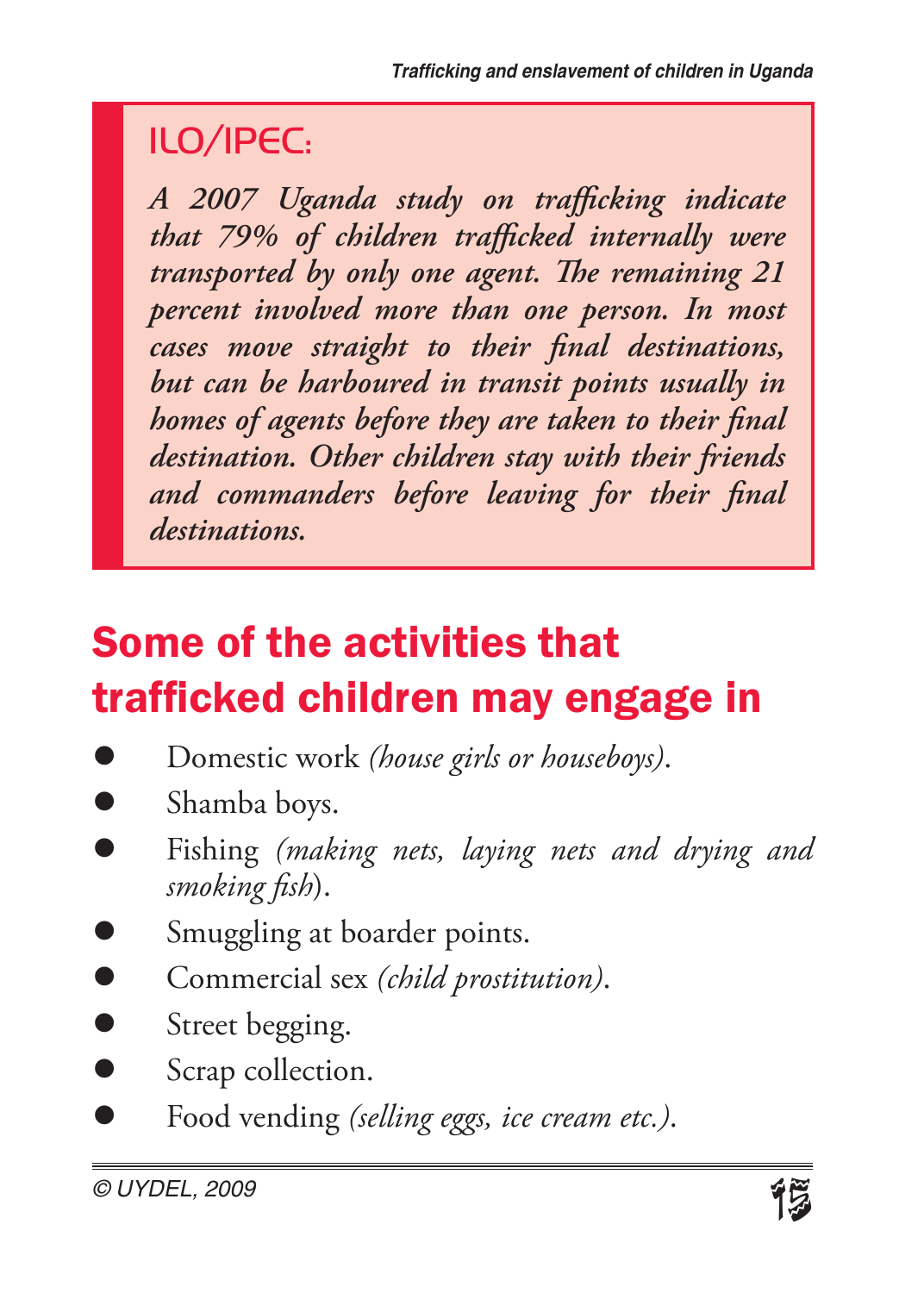*Trafficking and enslavement of children in Uganda*

- l Casual labourers *(digging, fetching water etc.)*.
- Fighting in rebel ranks and sex slavery.
- l Early marriages *(housewives)*.
- l Bar/lodge/brothel/restaurant attendants.

# Factors that increase vulnerability of children to trafficking

Unlike adults, children have limited capacity to assess risk, articulate and voice their concerns about being exposed

to danger, defend themselves against traffickers/exploitation and look after themselves in terms of providing their basic needs. This kind of vulnerability is what the perpetuators of trafficking and eventually the exploiters take advantage of. Global trends indicate that human trafficking and other forms of organised crime are among the most lucrative businesses some of the factors that

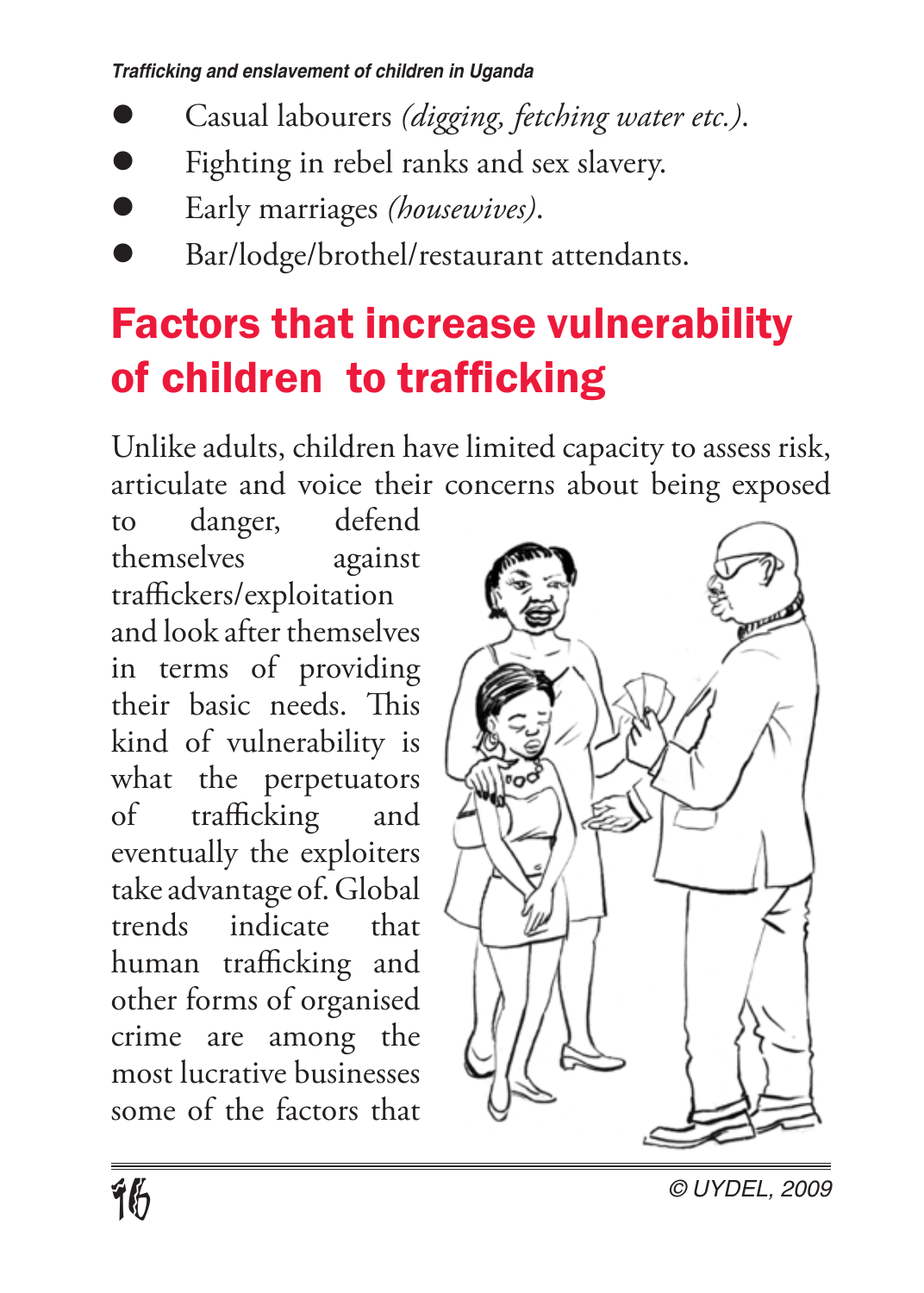contribute to this vice include but not limited to:-

- Poverty, weak and under developed social protection systems.
- l HIV/AIDS orphans and children without care givers.
- **•** Peer pressure *(lack of social life skills)*.
- l Unemployment *(school drop-outs, lack employable skills)*.
- **Status of children in society.**
- **•** Gender inequalities between boys and girls *(girls more vulnerable because of their socially ascribed roles of domestic service)*.
- **l** Lack of birth registration.
- $\bullet$  Armed conflict.
- **Natural disasters.**
- **lacks** The status of children in society *(easy to exploit*) *because they do not question actions of adults).*
- **•** Community acceptance of working children.
- l Weak legal framework on TIP and poor enforcement of existing ones.
- l Poor examples from responsible people *(i.e. law enforcement themselves employ house girls in their homes)*.
- Porous boarders.
- Ignorance of devastating effects of trafficking

*© UYDEL, 2009*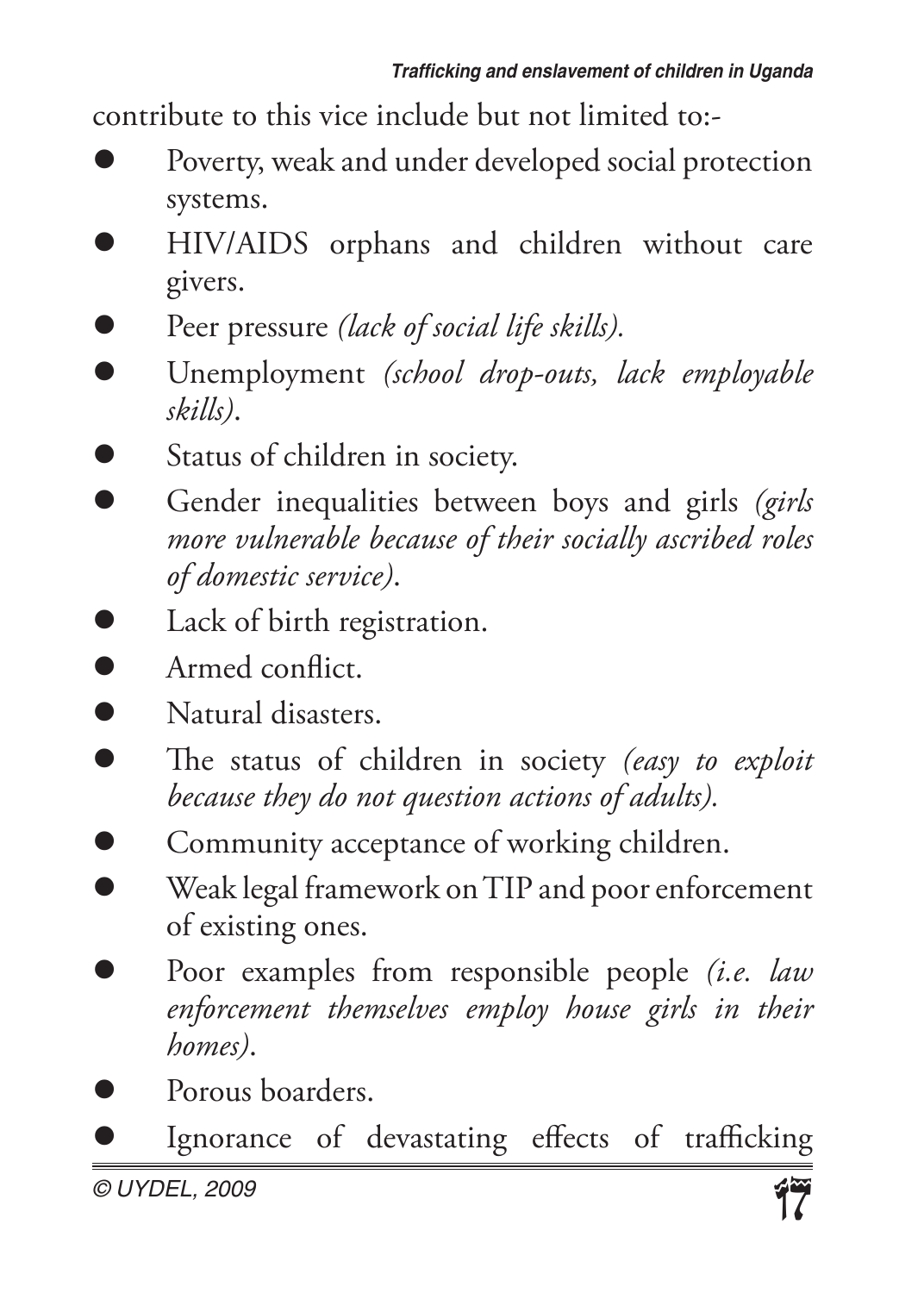*Trafficking and enslavement of children in Uganda*

on children *(limited public education and limited research on trafficking)*.

Poor education systems.

# Nature of enslavement faced by trafficked children

- Children are controlled in terms of movements and are not allowed to leave the job premises.
- They may be isolated from public, confined in rooms or houses.
- Fear to talk or escape from their bondage is instilled in the victims. They may also be forced to refer to traffickers and exploiters by familial titles *(i.e. Aunt, uncle, 'jajja', mummy).*
- Children are moved to places where they do not know the language *(cannot communicate)* and thus creating a communication barrier.
- l Personal documents *(passports, visa identification)* mat be confiscated in case of cross boarder trafficking.
- l Debt bondage *(financial obligations).*
- Control of victim's money or their money sent to their parents.
- The child is given different names to conceal identity.
- Their identity may be concealed by getting other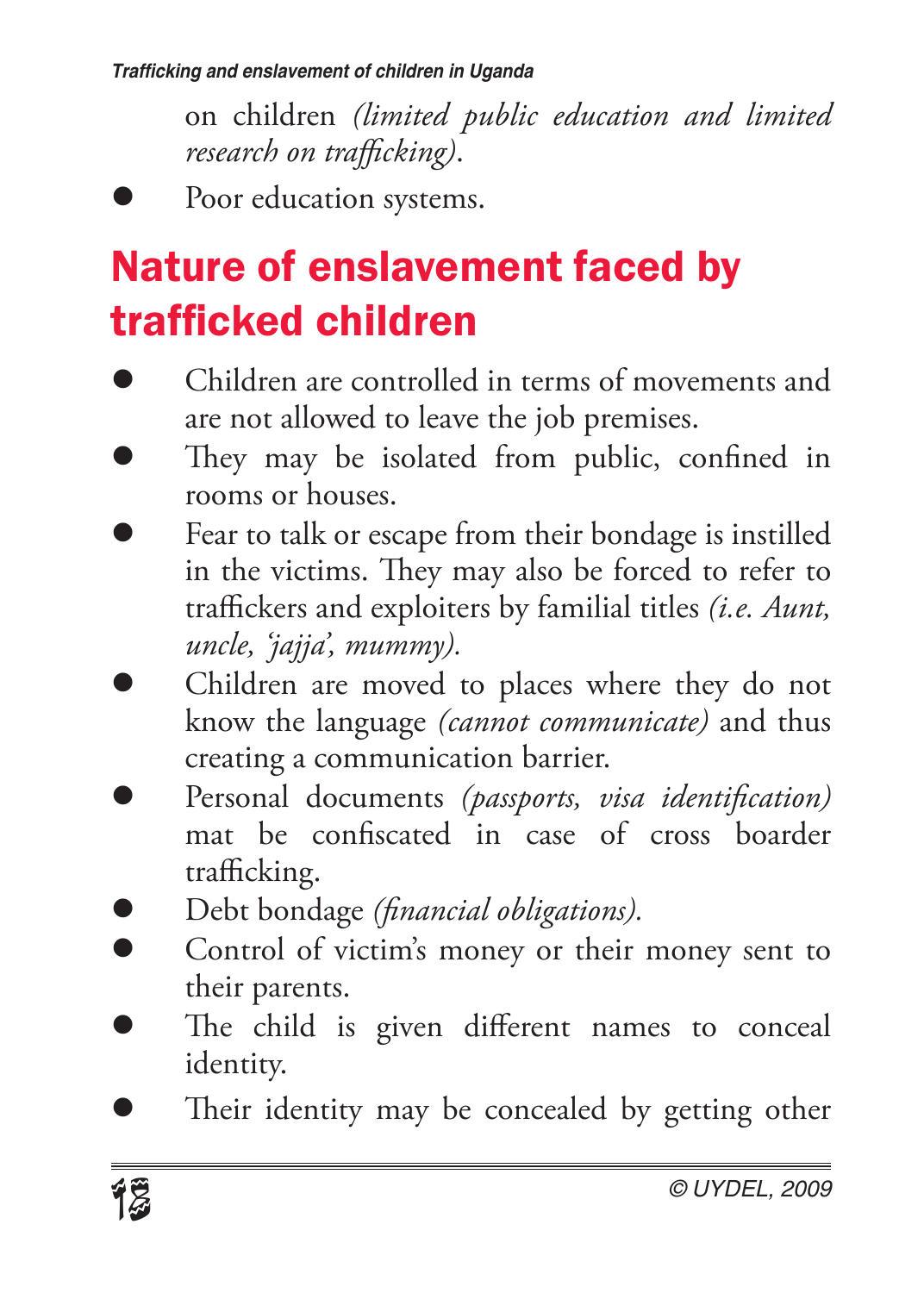names, changing hairstyles and dressing so that they look like adults.

- l Inhumane working conditions *(long hours, no pay or little pay, poor feeding etc.).*
- l Threats of deportation or being chased away from exploiters home.
- l Violence *(including physical abuse, verbal abuse and sexual abuse).*



# Hazards faced by trafficked children due to exploitation

These stem from the conditions of the exploitative activities that children are forced to do. Such may include: long working hours, uncomfortable seating/sleeping arrangements, poor feeding, dangerous work such as fishing, smuggling and mining, carrying heavy loads and sexual abuse.

## *Social and Emotional hazards*

- Fear to be punished by the employer or the trafficker.
- Feelings of guilt due to mistakes made.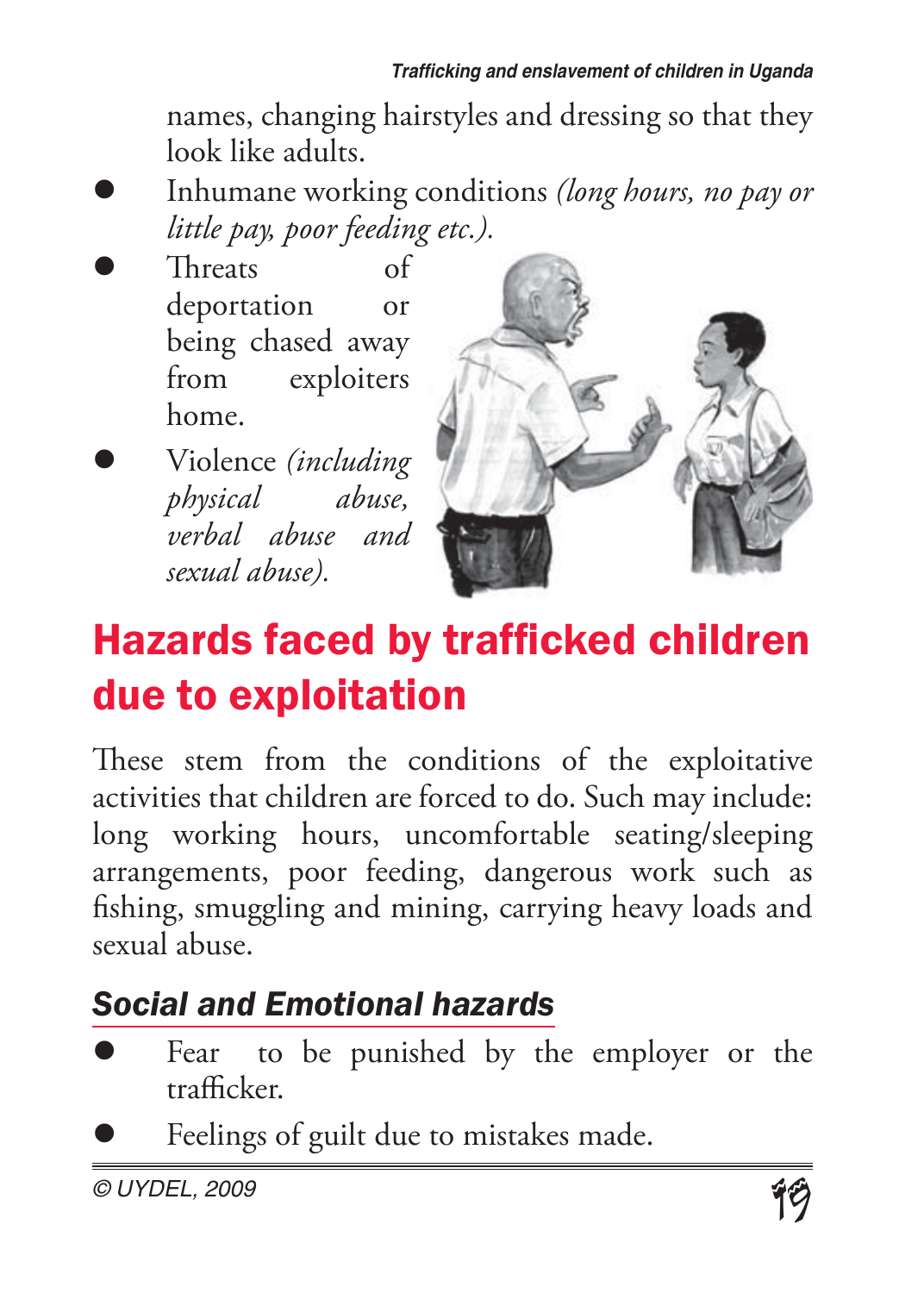- l Anger and self blame for the bad things in their lives.
- Feelings of betrayal to the family/guardians who sold them into slavery.
- Lack of trust for other people due to the exploitation *(especially in sexual exploitation)*.
- l Helpless, due to the inability to change their situation.
- Feelings of shame/shock that lead to lack of control of their lives.
- Worry that they may not be accepted back into their communities and families *(the case of child soldiers)*.
- l Rejection by families and communities *(child soldiers who are forced to kill their family members are seen as murderers when they return and may not be easily accepted)*.
- Some of the children involved in commercial sex are arrested by police, exposed to the public in the media as *"prostitutes by choice"*.
- Girls involved in commercial sex and getting a lot of money get used to the practice and may pose challenges rehabilitating them or proposing other income generating options.

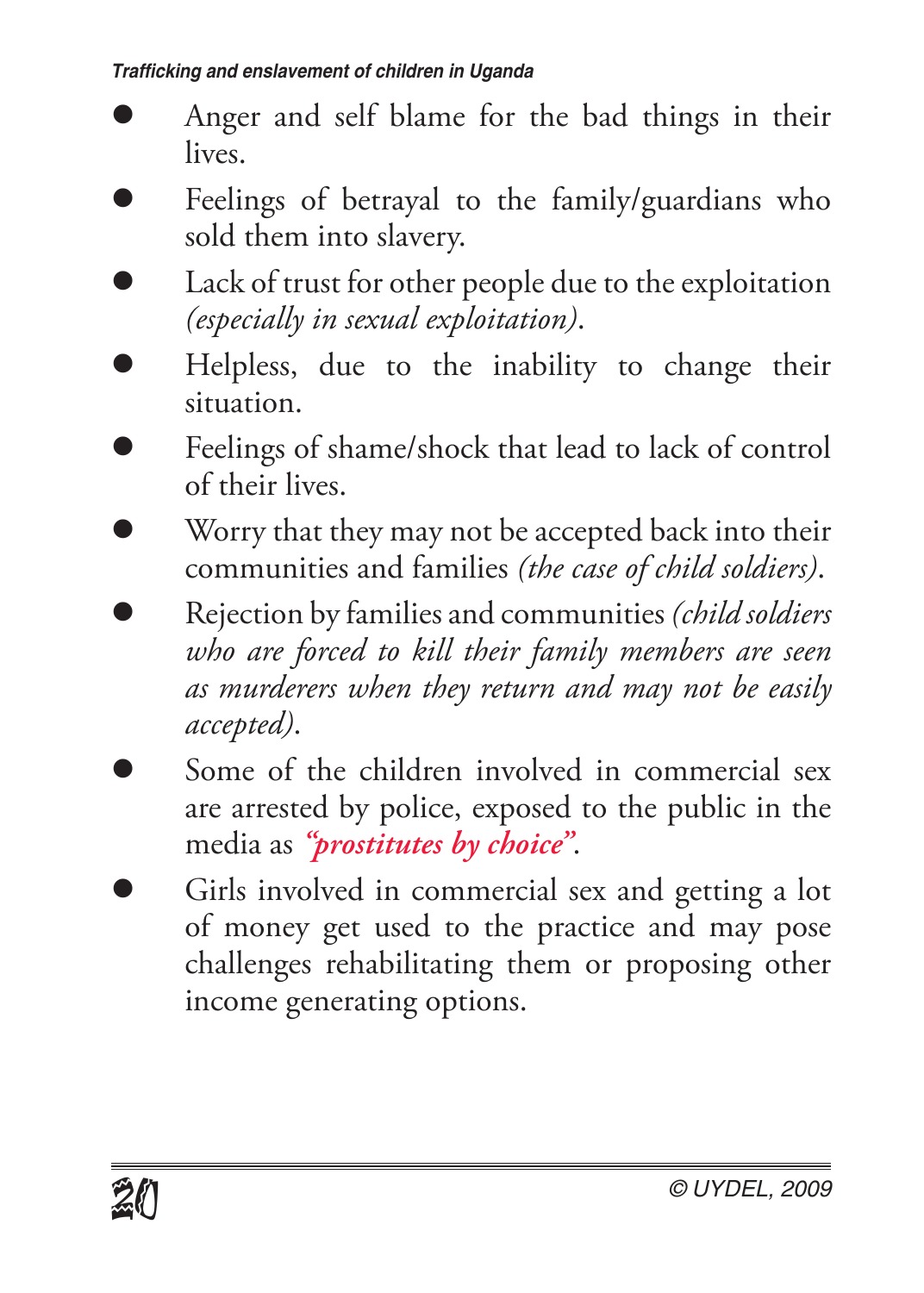#### *Physical and health hazards*

- Children may be forced to abuse alcohol, drug and substance abuse in order to withstand hardships. These later lead to addiction, diseases and mental problems.
- Early sexual initiation, unwanted pregnancies, unsafe abortions and fistula.
- l Exposure to risks of unprotected sex *(including sexually transmitted infections and HIV/AIDS).*
- Bruises and wounds; resulting from unsafe working conditions and physical violence.
- l Deaths; resulting from dangerous work *(such as mining and fishing, as well as suicide, sacrifice and accidents*).
- l Nightmares, hallucinations and mental disorders resulting from torture, worry and exploitation.
- Early motherhood and huge responsibility associated with it that could cause emotional stress.

# International and National Legislation on Child Trafficking

#### *Trafficking in persons' Act*

The parliament of Uganda passed the *"The anti-trafficking in persons'* Act in April 2009, which is yet to be enforced. The Act provides for legislation that criminalizes the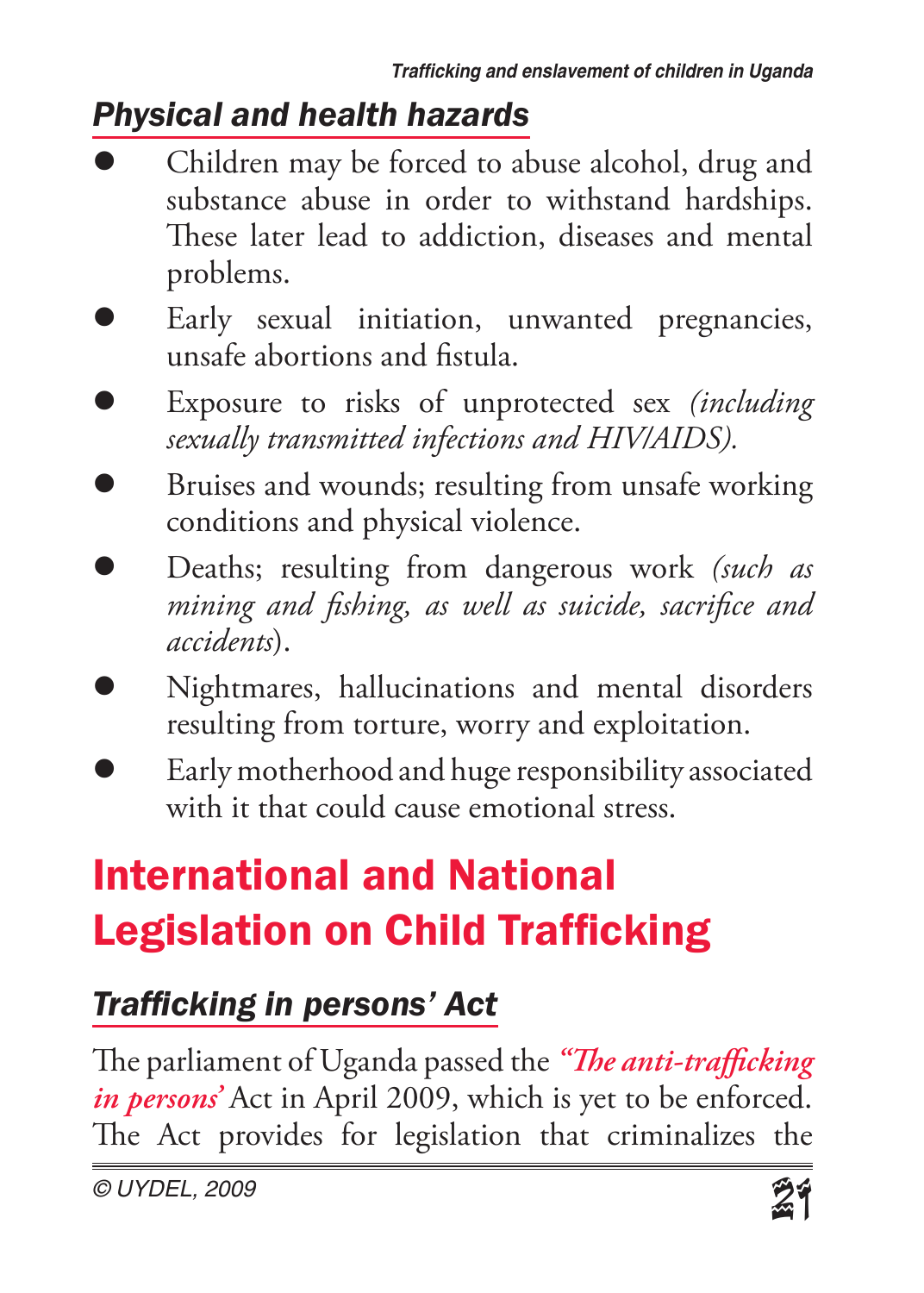offence of trafficking in persons, provides for prevention of trafficking in persons, prosecution of offenders, protection of victims of modern-day slavery whose victims are predominantly women and children.

It provides the definition of trafficking in the case of Uganda, the forms of trafficking *(sexual exploitation/ prostitution, child labour, military conscription, early marriage, illicit adoption, human sacrifice, removal of body parts/organs, slavery and forced/bonded labour).*

The bill specifically focuses on the **3Ps** *(Prevention of trafficking in persons, Prosecution of offenders and Protection of victims)*. The Government of Uganda has also established the anti trafficking police unit in the Uganda police force and trained some law enforcement officers in anticipation for the enactment of this law.

## *The Penal Code*

The penal code criminalises parts of the process of trafficking in persons. It provides for prosecution of:-

## *Offences against morality:*

Which include; Rape, abduction, defilement, indecent assault, detention for prostitution, operating a brothel and living on earnings from prostitution.

## *Offences against liberty:*

Which include; Kidnapping with intent to murder,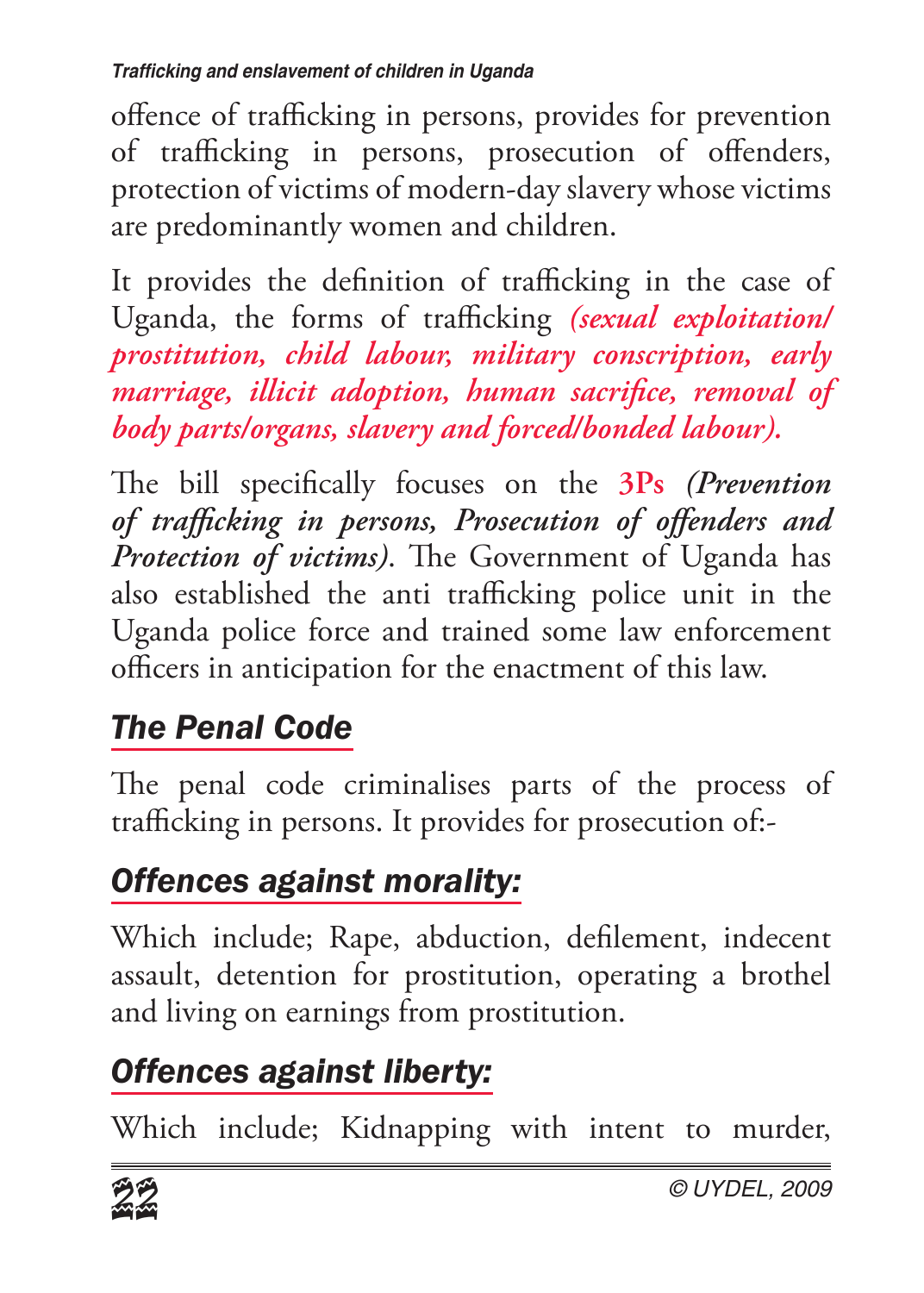confining, buying, confining and selling of slaves, child stealing - forcibly or fraudulently taking, enticing, detaining, knowing, receiving and harbouring such a child below 14 years of age.

#### *Offences against a person:*

Which include murder, manslaughters, causing death disabling, stupefying, grievous harm, and common assaults.

# The Immigration Laws

## International Conventions:

*The United Nations Protocol to Prevent, Suppress and Punish trafficking in persons, especially women and children (The Palermo Protocol).*

The Protocol provides the first clear definition of **'trafficking in persons'** in international law. It also emphasizes that it is not necessary for a child to have been coerced or deceived for the case to amount to trafficking. The definition of trafficking in the Trafficking Protocol is wide reaching when it comes to children, implying that all cases in which children are recruited and moved away from home so that they can be exploited are cases of trafficking.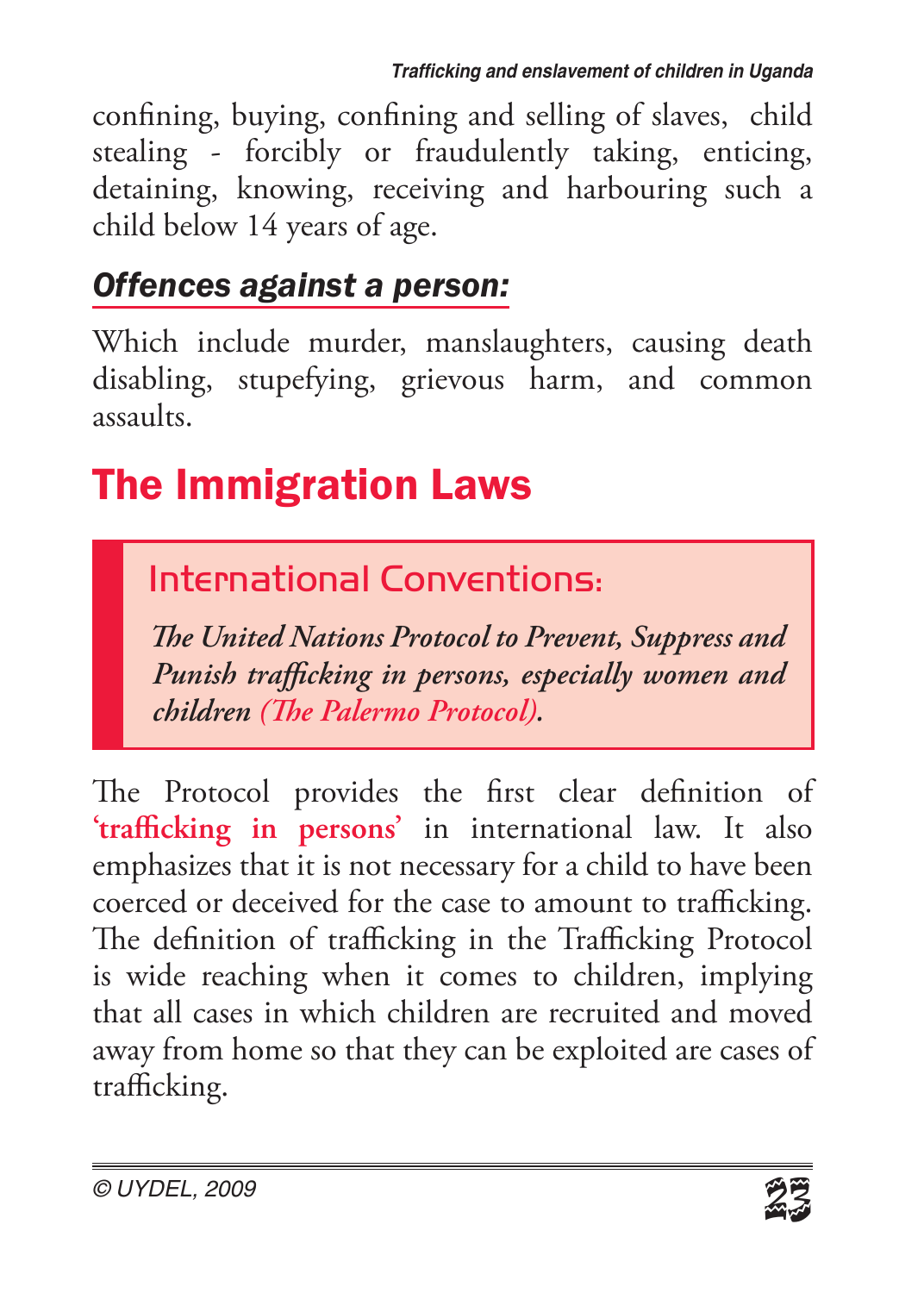## International Conventions:

*The Optional Protocol on the Sale of Children, Child Prostitution and Child Pornography.*

This protocol requires Member States to prohibit forms of abuse associated with trafficking, committed domestically, transnational, on an individual or organized basis.

# Strategies to combat Child Trafficking

Child trafficking is a complex practice that affects government, communities, families and individuals. It therefore requires comprehensive and integrated strategies at all the above mentioned levels and commitment of all stakeholders to prevent the trafficking act, prosecute of offenders and protect victims.

Below are some suggestions on what you/we can do to fight child trafficking.

## *Prevention*

- Increase awareness about child trafficking in source and destination areas:-
	- Disseminate information, education and communication messages *(posters, stickers, leaflets, billboards e.t.c.).*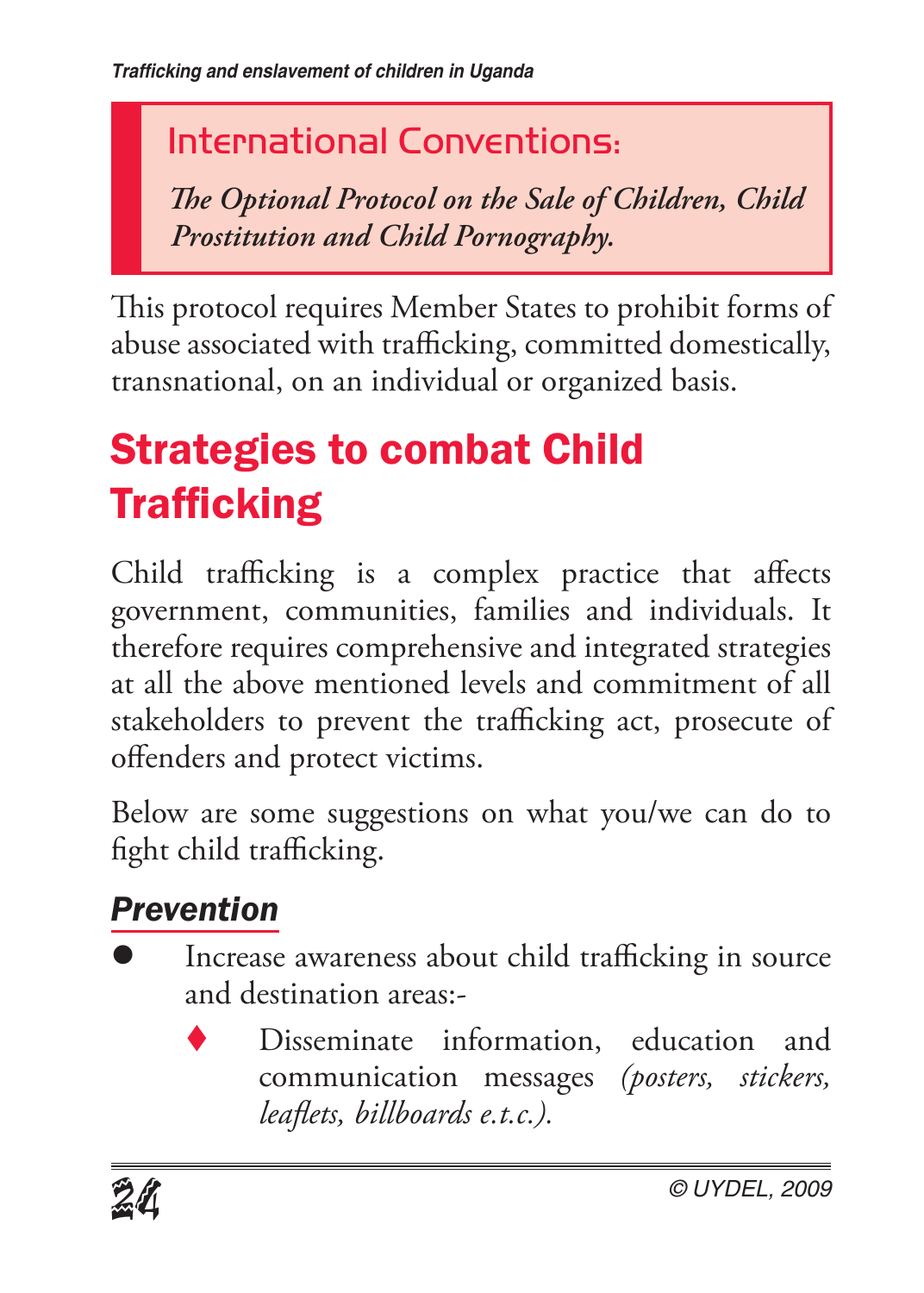- Sponsor anti trafficking campaigns *(media forums and community education activities)* through corporate responsibility.
- Write articles for newspapers, E-mails, journals, web-sites, reports and magazines.
- Sponsor and discuss child trafficking issues on televisions, radios and both public and community dialogues.
	- Address the root causes of child trafficking in source areas *(such as household poverty, HIV/ AIDS, conflicts, ignorance, school drop-outs and unemployment among others)*.
- Support skills building programmes, children's rights and responsibilities and life skills programmes.
	- Provide accurate information about traffickers, risks and dangerous places to avoid.
- 
- Fundraise local resources to support antitrafficking programmes or campaigns.
- Involve local communities and children in dialogues to identify issues related to child trafficking and address them using locally available resources.
- Promote a zero tolerance policy against child trafficking at all levels.
	- Invest in research to provide accurate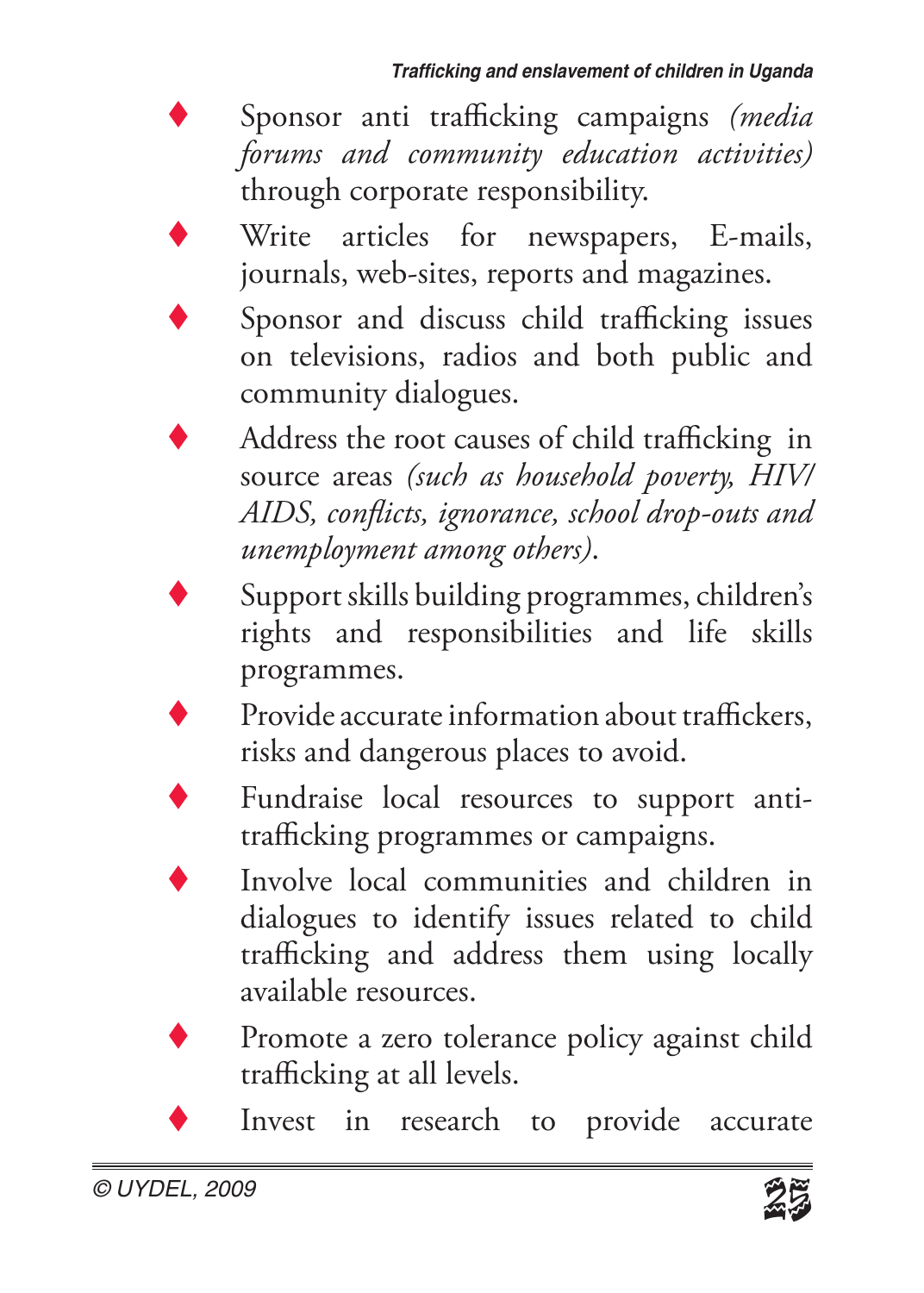information about the nature and dynamics of child

Trafficking that will guide planning of interventions.

- Support the implement effective rescue and rehabilitation programmes to reduce demand at destination areas.
- Support activities or clubs that that build the capacity of children and parents to recognise to build self esteem, recognise trafficking and deal with it when it occurs.
- Register all births of children and provide national identification to each Ugandan child to ease identification and tracking in case trafficking occurs.

#### *Prosecution*

This refers to the country criminal proceeding in which an accused person is tried. Interventions may include:-

- Adequately equip law enforcement officers with the tools *(information, skills, equipment and funds)* to effectively enforce the law and handle children's cases in friendly ways.
- Improve capacity for proper record keeping and tracking of human trafficking crimes.
- Increase and improve transnational cooperation.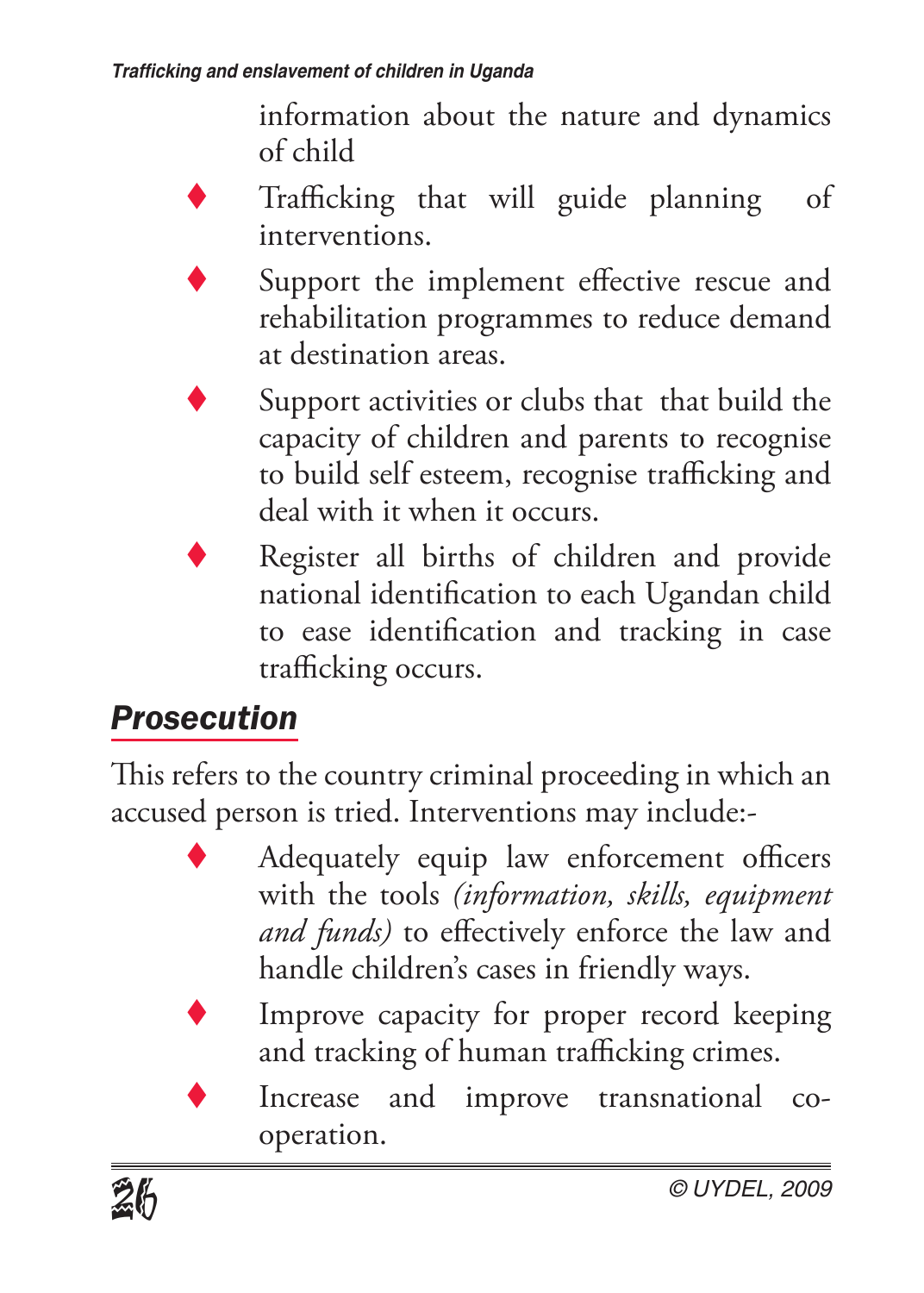- Ensure appropriate systems are in place to ensure implementation of existing laws and realisation of children's rights.
- Strengthen bilateral agreements on investigation, victim assistance and adoption.
- Ratify and domesticate international conventions on anti-human trafficking.
- Enact and enforce the newly passed antihuman trafficking law
- Increase efforts and commitment to prosecute, convict and punish offenders.
- Monitor places where children are likely to work in the informal sector, fishing, commercial agriculture and border trade and private homes.

#### *Protection*

This may means all those activities and measures put in place to enable individuals at risk to enjoy the rights and assistance foreseen them by international conventions. Rehabilitation and, re-integration are apart of protection measures.

Others may include: -

Report any suspicion of actual situations of child trafficking and exploitation to police and local authorities nearest to you.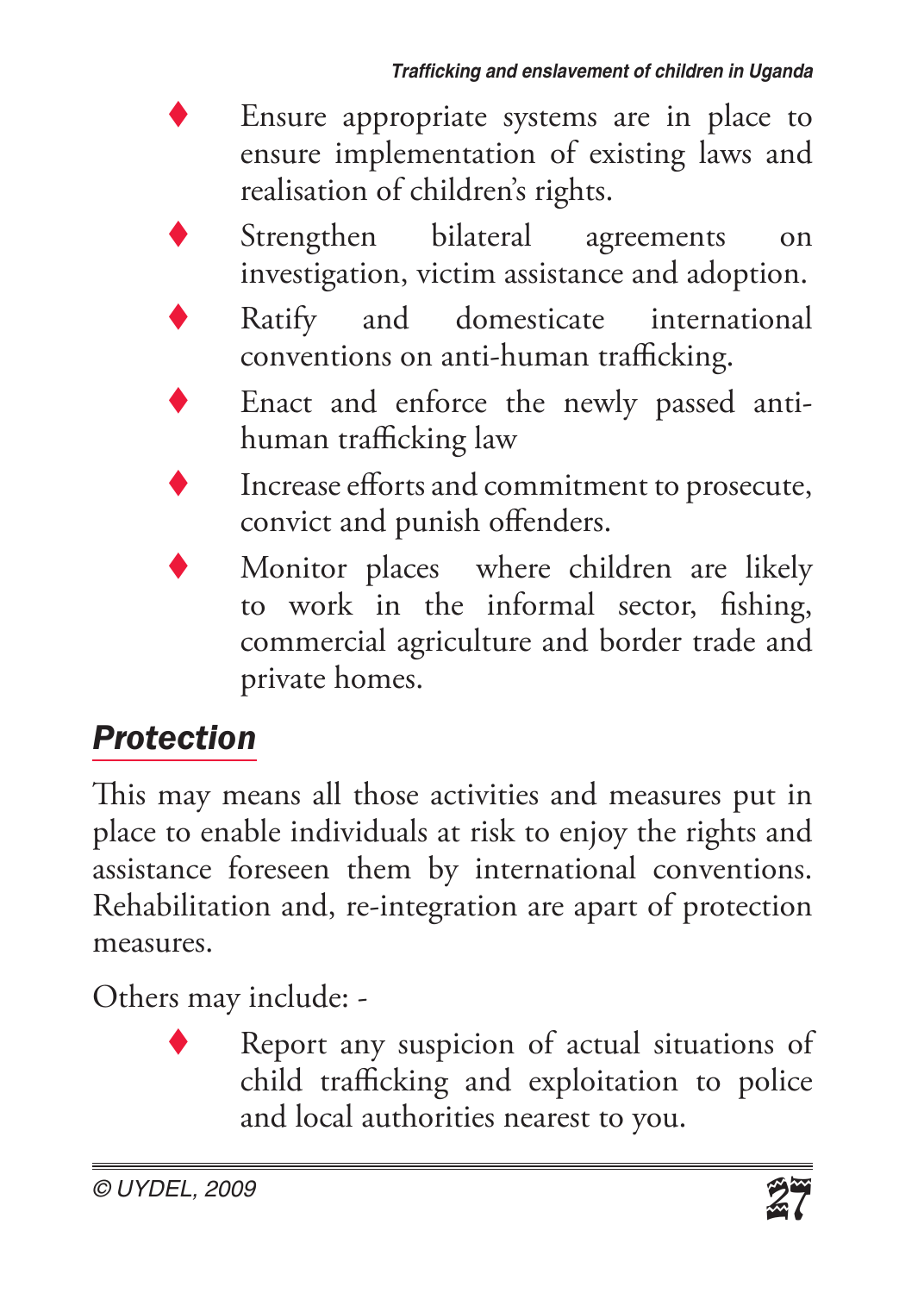- Provide funds for running anti-trafficking projects/programmes that provide psychosocial support services to rescued victims.
- Sponsor construction of shelter homes and quality service points.
- Train staff of civil society organisations to effectively support survivors.
- Forster a strong networking and collaboration among stakeholders to promote shared learning and effective referral systems.
- Establish and support 24/7 toll free child help lines managed by professional counsellors.
- Provide or sponsor rehabilitation of rescued victims through vocational skills training and return to formal education.
- Create a code of ethics/child protection policies among civil society organisations and partner institutions.

# What to do if you need help

- When you suspect a child to be a victim of trafficking, talk to them and clearly understand whether the circumstances they are in are a result of the act of child trafficking, by asking relevant questions.
- Do not blame the child for the situation he/she is in but assure them of support and protection.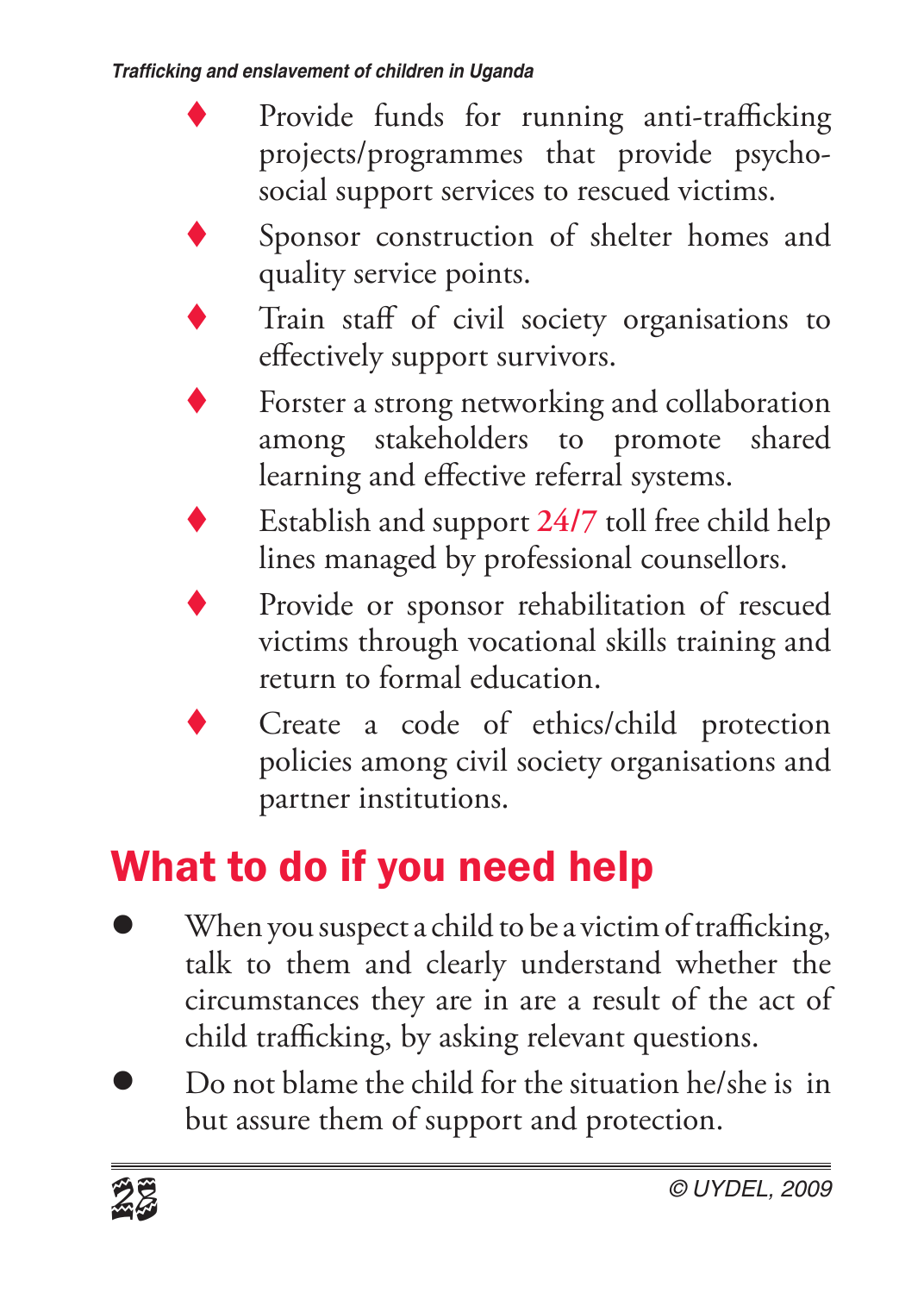- Report the case to a police station/post, local council leadership or child rights NGO nearest to you.
- Seek for help from NGOs, government facilities or local leadership for medical, counselling, temporary shelter, food and clothing among others.

## Some of the places where you can get help in Uganda

- The Child and Family Protection Unit at any police station near to you.
- Local council committee in your area.
- **Immigration office at boarder points**
- Child Rights Organisations (including Community based, faith based and Non-Governmental such as:
	- The International Organisation on Migration.
	- Uganda Child Rights NGO Network.
	- t Uganda Youth Development Link **(UYDEL)**.
	- Save the Children in Uganda.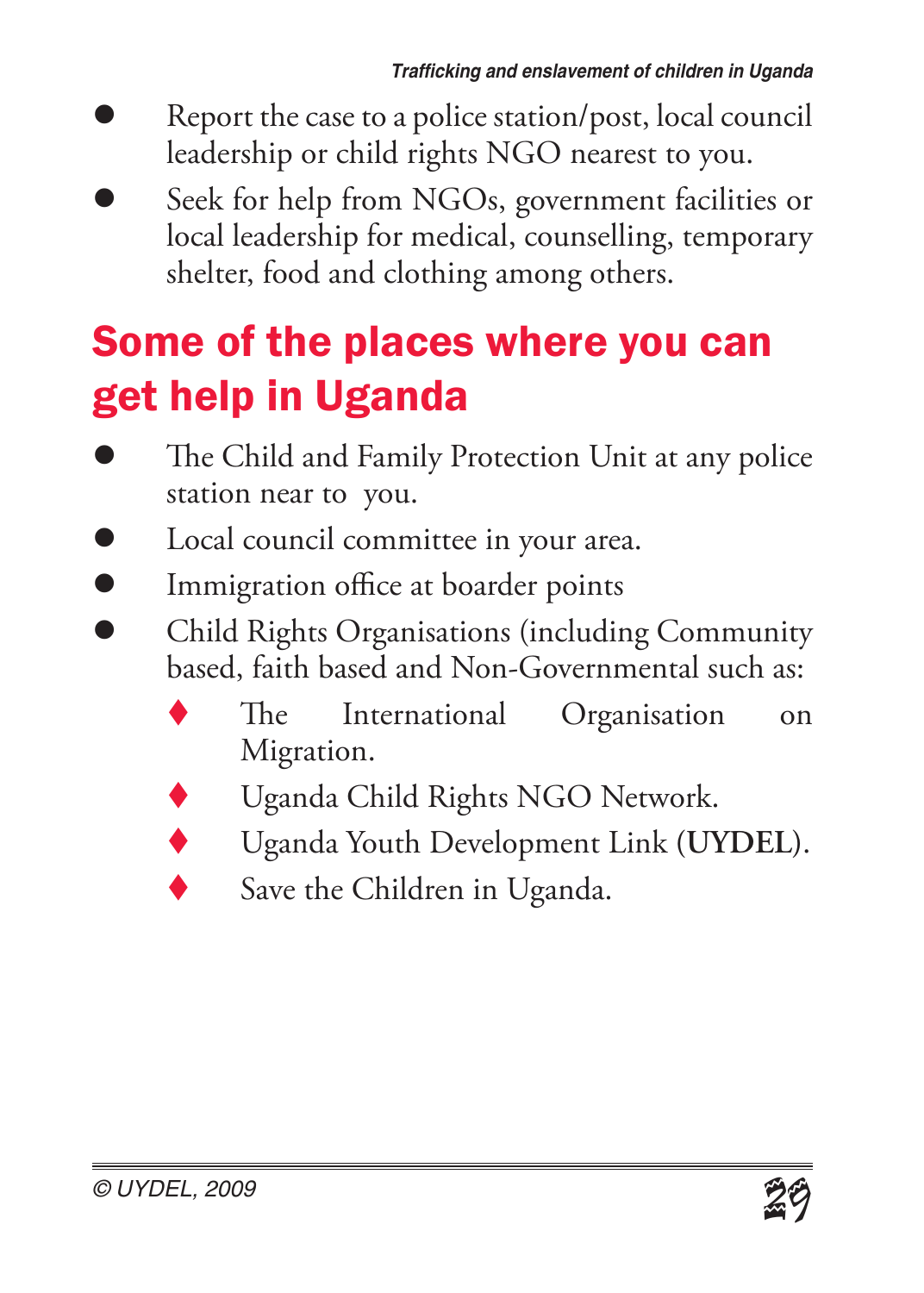## **Glossary**

#### *Child:*

*An individual being below the age of 18* 

#### *Child labour:*

*Any work performed by a child which is detrimental to his or her health, education, physical, mental, spiritual, moral or social development* 

#### *Children's rights:*

*Inherent claims or entitlements of every child that protect them from abuse and deprivation that would prevent them from attaining their full potentials. These are categorised into four: survival, protection, development and participation rights.* 

#### *Commercial Sexual Exploitation of children:*

*This involved using the child for remuneration in cash or in kind usually but not limited to parents, family member, trafficker, pimp or karaoke manager, mainly for the purpose of prostitution and pornography.* 

#### *Gender:*

*Is the social and cultural construct of roles, responsibilities, attributes, opportunities, privileges, and status access` to control over resources and benefits between women and men boys and girls in a given society.*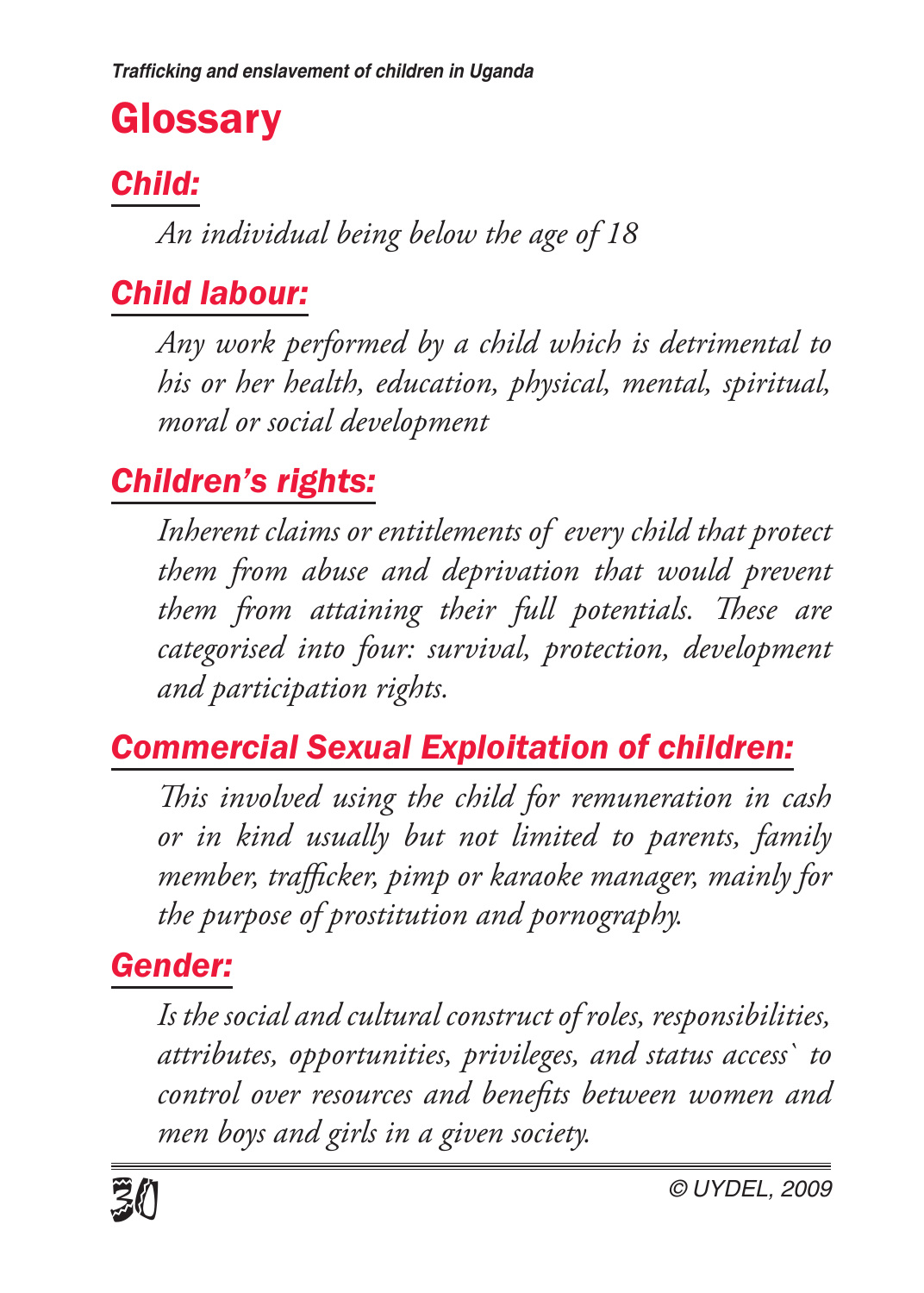#### *Trafficker:*

*Is a person who is moving people in order to obtain money p0r other benefits through deceit, kidnapping, or by other forms of exploitation.*

#### *Trafficking in persons':*

*Means recruitment, transportation, transfer, harbouring or receipt of persons by means of the threats or use of force or other forms of coercion, of abduction, of fraud, of deception, of the abuse of power of the position of vulnerability or of the giving or receiving of payments or benefits to achieve the consent of the person having control over another person, for the purpose of exploitation.*  (Palermo protocol, 2000)*.*

#### *Vulnerability:*

*The condition of being at risk of becoming poor, or other misfortunes such as violence, and natural hazards*  (exposure to risk, sensitivity to shock and level of resilience)*.*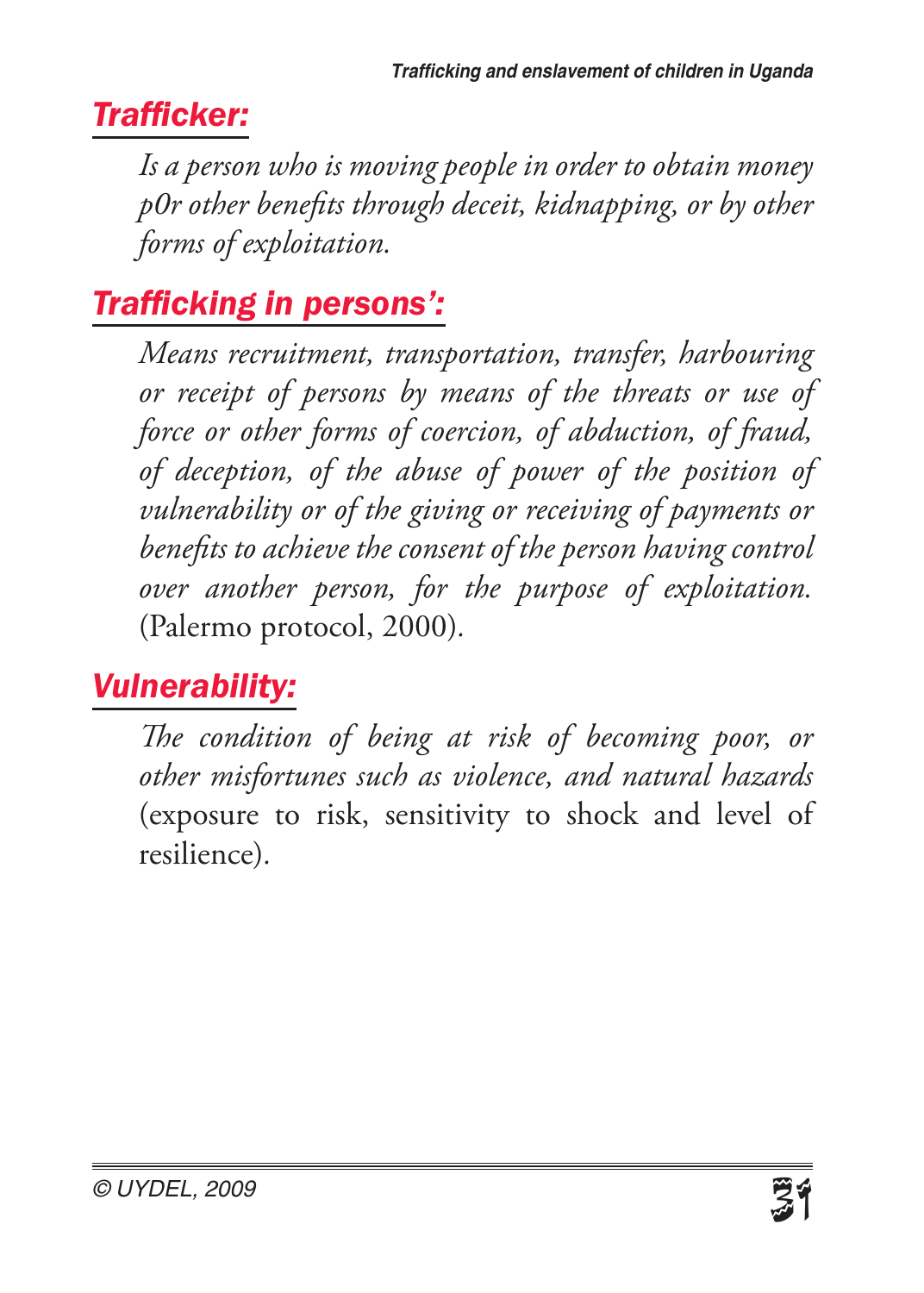## References:

- 1. *Department of State USA (2009),* Trafficking in persons report.
- 2. *Terre desHommes (2007),* Handbook on planning of projects to prevent child trafficking.
- 3. *State of Uganda Population report 2007,* planned urbanisation for Uganda growing population.
- 4. *UNICEF 2005:* Guidelines to the protection of child victims of trafficking, model bilateral agreement on Cooperation and mutual legal assistance in protecting children from trans-border trafficking.
- 5. *ILO/IPEC (2007),* Rapid assessment on trafficking in children for the worst forms of child labor and child soldiers in Uganda.
- 6. *The New vision Saturday,* June 16, 2007.
- 7. *The New vision Thursday,* June 2007 Uganda children on sale abroad.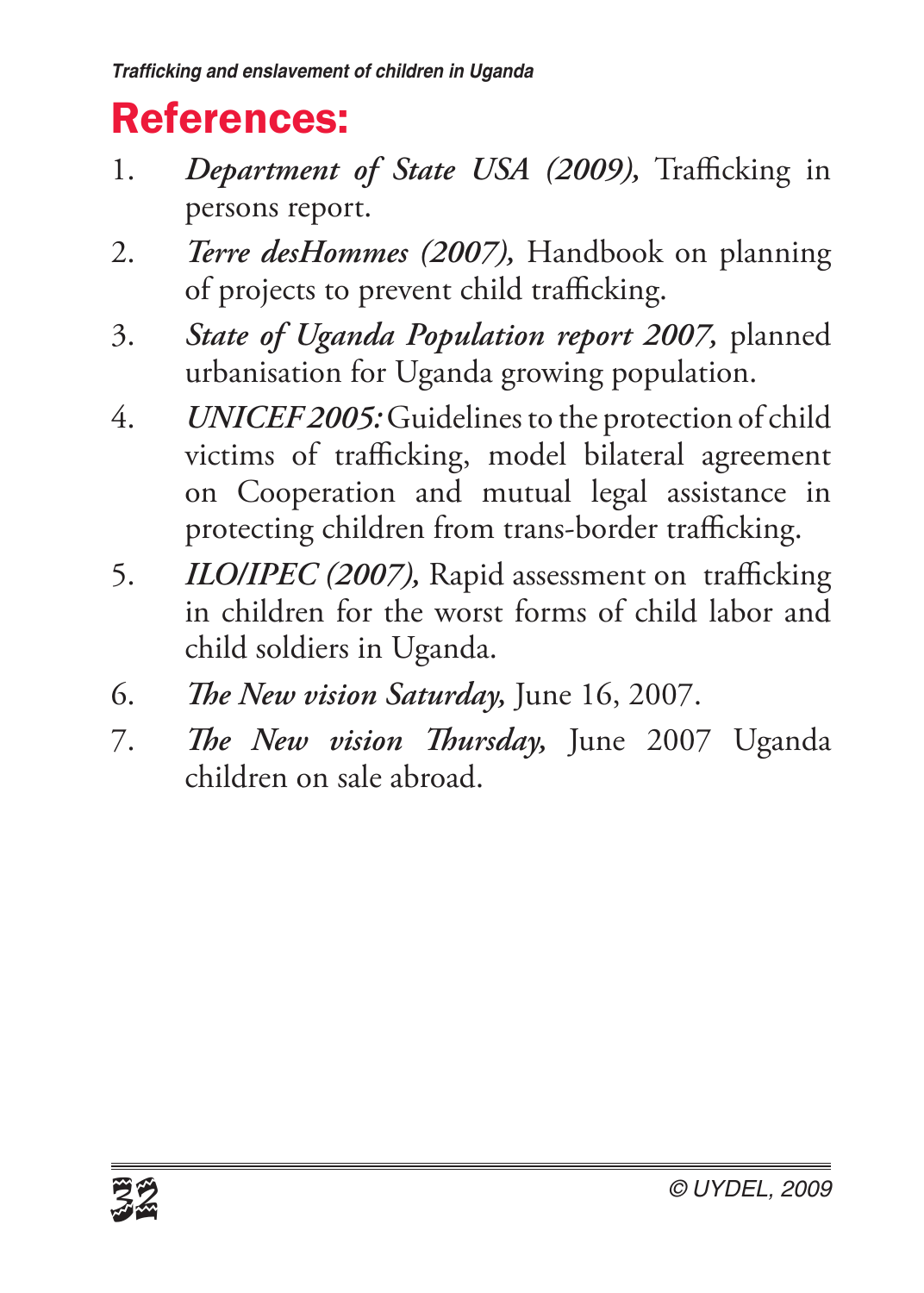Trafficking and enslavement of children in Uganda

#### **NOTES**

| © UYDEL, 2009 | 受受 |
|---------------|----|
|               |    |
|               |    |
|               |    |
|               |    |
|               |    |
|               |    |
|               |    |
|               |    |
|               |    |
|               |    |
|               |    |
|               |    |
|               |    |
|               |    |
|               |    |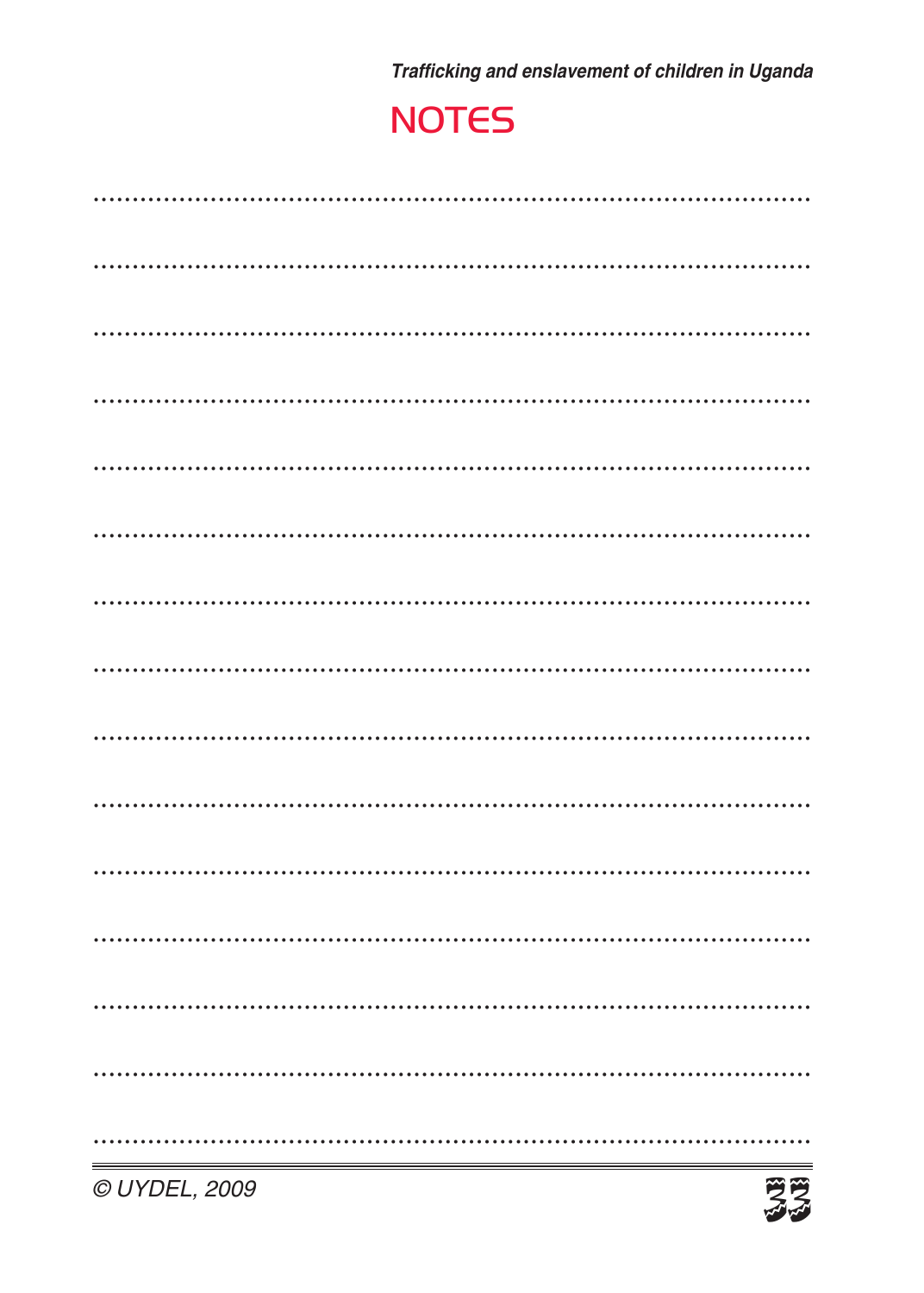#### **NOTES**

| © UYDEL, 2009<br>34 |  |
|---------------------|--|
|                     |  |
|                     |  |
|                     |  |
|                     |  |
|                     |  |
|                     |  |
|                     |  |
|                     |  |
|                     |  |
|                     |  |
|                     |  |
|                     |  |
|                     |  |
|                     |  |
|                     |  |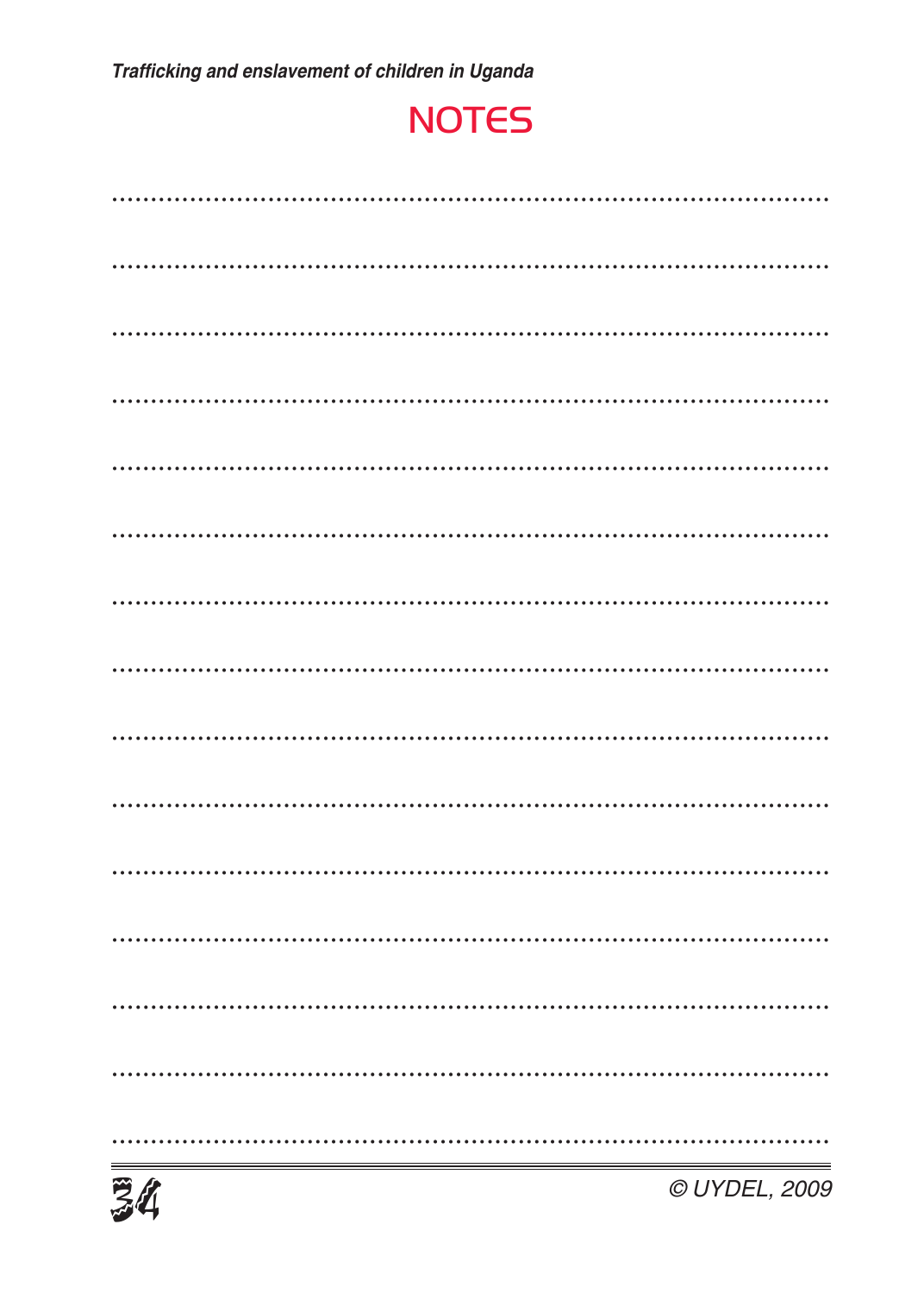#### **NOTES**